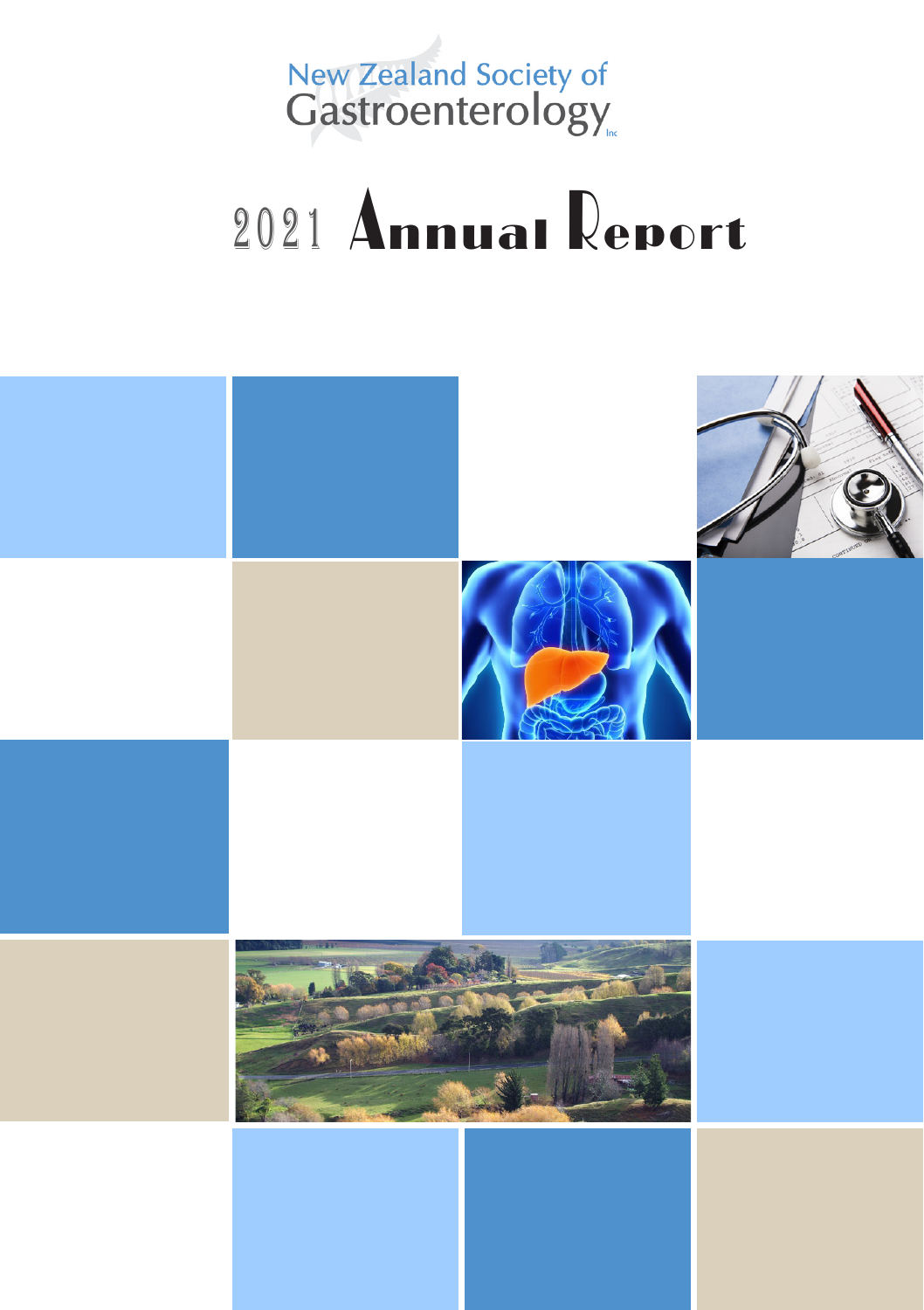| PRESIDENT'S REPORT                                              | 2  |
|-----------------------------------------------------------------|----|
| <b>SECRETARY'S REPORT</b>                                       | 10 |
| <b>TREASURER'S REPORT</b>                                       | 11 |
| NZ LIVER TRANSPLANT UNIT REPORT                                 | 18 |
| <b>PAEDIATRIC GASTROENTEROLOGY SERVICES REPORT</b>              | 27 |
| <b>NATIONAL INTESTINAL FAILURE &amp; REHABILITATION SERVICE</b> | 28 |
| <b>AOTEAROA ATS REPORT</b>                                      | 29 |
| NZ CONJOINT COMMITTEE ANNUAL REPORT                             | 30 |
| <b>NATIONAL BOWEL CANCER WORKING GROUP REPORT</b>               | 40 |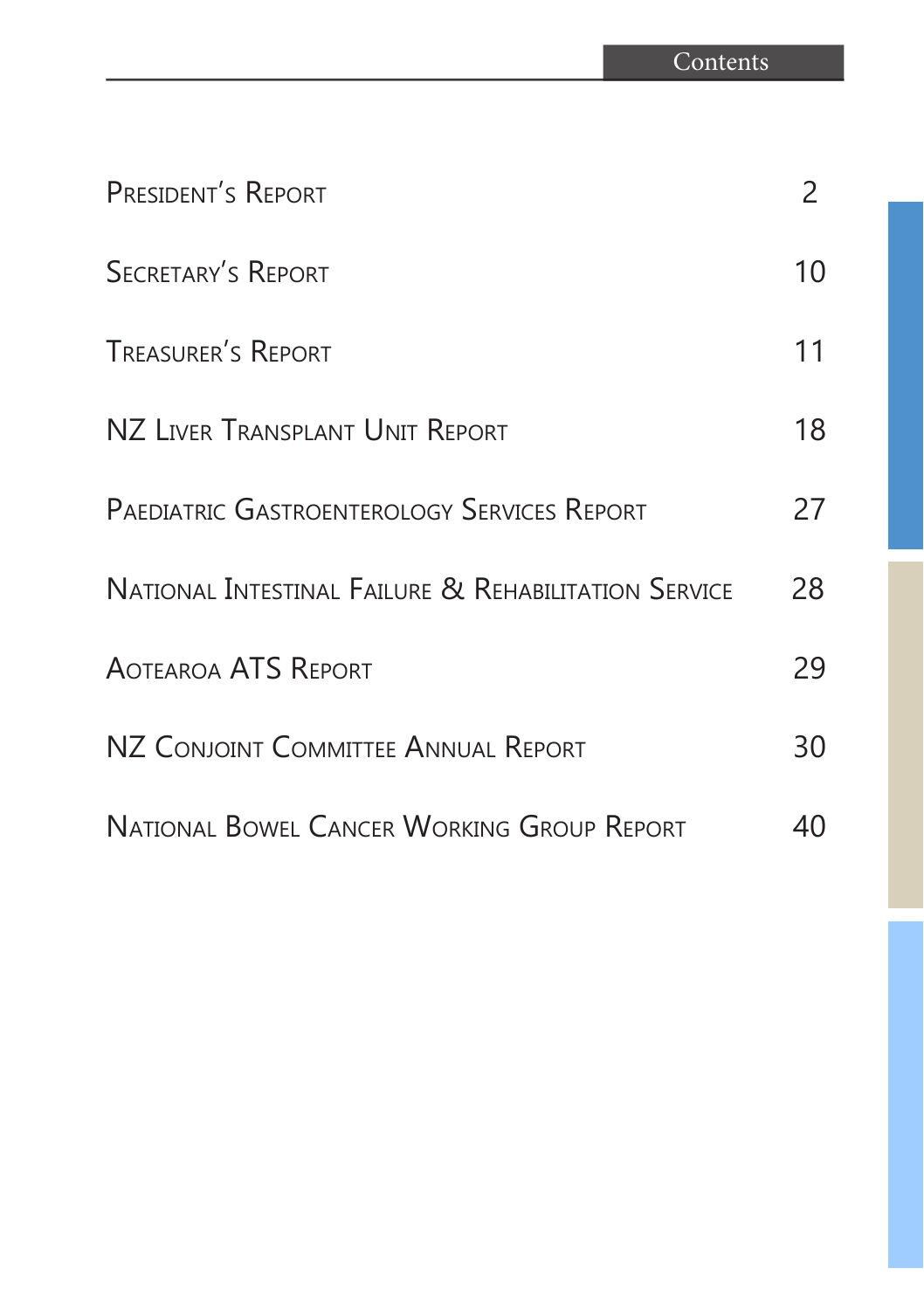## PRESIDENT'S REPORT

### by Dr Zoe Raos

It has been a challenging yet rewarding first year as President of the New Zealand Society of Gastroenterology, with change being the only constant. Opportunities to presidentially hobnob at home and away with the great and good have been replaced with dodgy zoom grids, doing colonoscopies in an n95 mask, guideline writing and change management.

Absolute highlights: lots of walks with the whānau e kurī, re-training as domestic hairdresser and working with all you lot.

The Delta Outbreak itself, as well as our country's response, has had repercussions across the board – what extraordinary times. After the breathtaking pace of 2020 and 2021, 2022 needs to be year of consistency and consolidation, bedding in change and getting ready for R-EXIT. Ehara koe i a ia – thank goodness we have each other!

### Administration: NZSG now, and change that is coming up fast

We have worked on streamlining the minutes of executive meetings by executive priority, to make it easier to understand and manage current work streams in the face of growing demands. Anna put in place a new email system and generic NZSG email addresses to improve communications. The Strategic Direction and Planning Day documents from 2019 are still being worked on – the latter part of 2021 has taught me how hard it is to be proactive and think ahead when there is so much competing for attention!

The theme of change also continues with the resignation of Executive Officer, Anna Pears. Anna has been an outstanding E.O. for NZSG, with all of us eternally grateful for her superior organisational skill, vast corporate memory, kindness, patience and dry sense of humour. As I write this, she is working to hand over NZSG activities as part of the transition. We wish her all the best in a new role for a new government agency.

Claire Bark resigned from Conference Innovators to work closer to home in a new industry. Clare has been associated with NZSG for over a decade, and carried considerable knowledge of NZSG events and activities with a proactive work ethic. Oh, the stories Clare could tell! Many thanks to Emma and the C.I. team who have stepped into the breach to keep everything evolving and moving.

As part of the theme of change and development, NZSG has worked with EGGNZ and the MOH to secure a grant so that the important work and momentum that the members of EGGNZ and NEDS have created can continue for 2-3 years with admin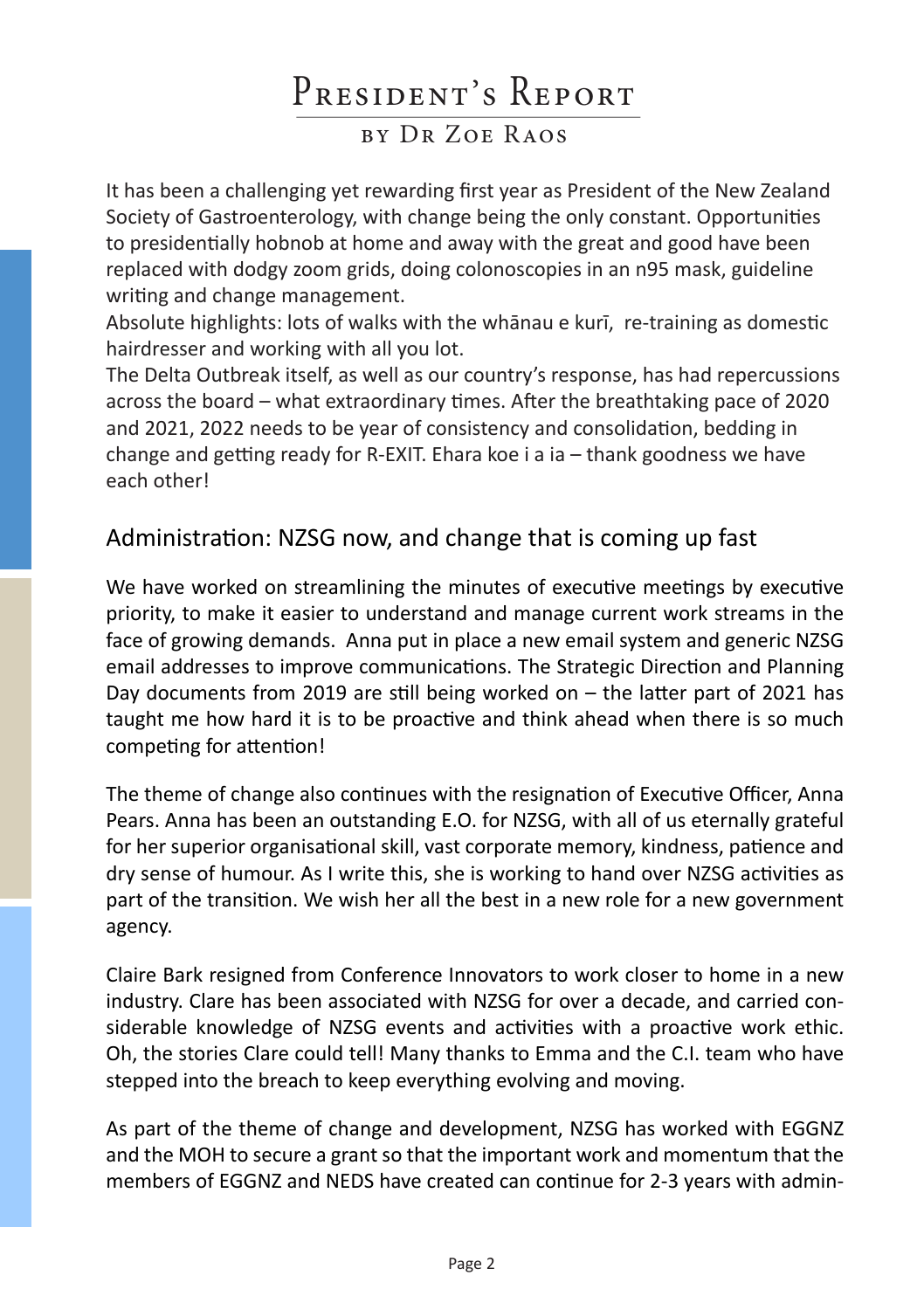istrative support.

One thing that has been fairly steady thanks to the election cycle is the NZSG Executive. Rob is handing over the Trainee Rep reins to Akhilesh Swaminathan, who we greatly look forward to meeting on the zoom grid, and maybe in real life!

### NZSG separating from RACP: a new future

Since 1966, NZSG has had a working agreement with the RACP. The NZSG Executive Officer works for NZSG, and is employed by the RACP, providing office space, equipment, professional education and other benefits as an employee of the College. RACP historically had many similar arrangements over the years with similar societies across New Zealand and Australia which have wound down. NZSG is the 'last cab off the rank', with the current working agreement ending in December 2022. This separation from the RACP has been nick-named 'R-EXIT', and there is a Working Group tasked with overseeing this transition: Thank you Simone, John, Jeff, Malcolm and Mark for all the skills you bring to the table, all the extra Zoom and Teams meetings and all those emails.

As part of this process, the Working Group has asked other similar societies how they run themselves. There is quite a range, with the main model a 'work from home' arrangement, where an Executive Officer works as a self-employed independent contractor who invoices the special society. This works well, is flexible and can be cost-effective.

The R-EXIT Working Group acknowledges the benefits of sharing the administration of NZGS as a partnership with a similar organisation, with the support of a formal mutually beneficial agreement. NZSG has a bigger membership and undertakes activities accordingly. Advantages of a partnership model include certainty of employment for the E.O., professional development, access to I.T. platforms as well as opportunities to collaborate in an office environment (in person and virtually). From the NZSG point of view, an organisation taking care of payroll, annual review, leave requests and the like allows space and time for other activities and allows these important aspects of being an employer to rest with experts, as well as providing support systems, institutional memory retention and resilience.

We are working through these two models: The 'Contractor' model and the 'Partnership' model. The Working Group will consult with NZSG Members, and hope to present options in the first half of 2022.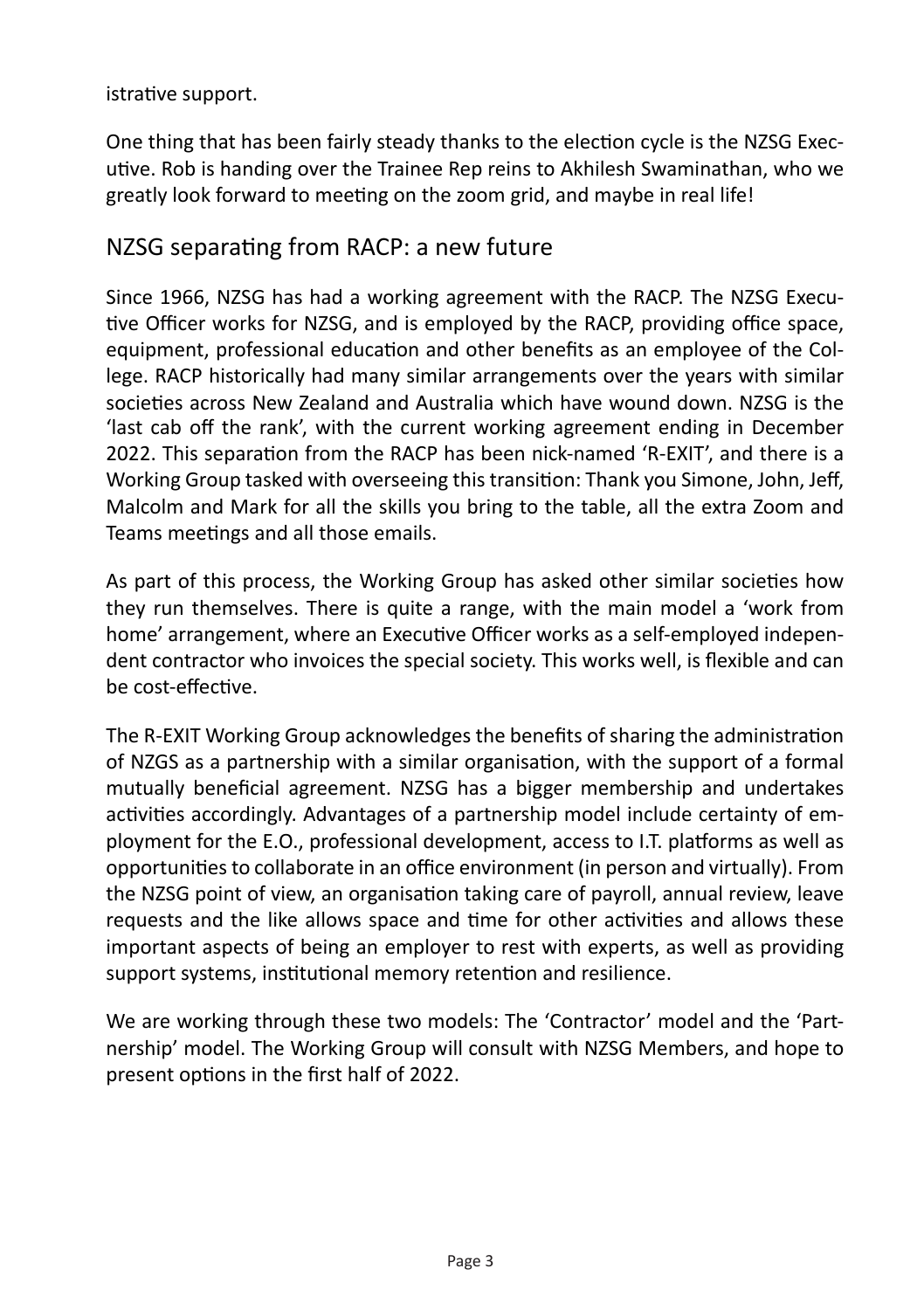Meanwhile, other parts of the transition, such as working on a new relationship with the RACP, as well as aspects like email addresses and storage continue.

## Financial wellness and stability

Ensuring financial viability and well being of NZSG in the face of highly uncertain times has been a major executive priority for NZSG. In a new direction, NZSG is working on securing grants from the Ministry of Health to support key activities. Simone Bayer, Treasurer, has brought significant experience from a past life in banking and finance to the table, leading the charge in moving existing funds from term deposits to managed funds.

### Education

### **Annual Scientific Meeting**

2020's ASM, put together at short notice, utilising local experts and with integration with the nursing and medical programmes with was a success educationally as well as financially for NZSG. Many were able to attend in person, with others, for the first time in NZSG history, tuning in remotely as individuals or as teams.

For 2021, the COVID-19 Delta outbreak challenges us, with the border, travel restrictions and the outbreak itself making the rules. 2021's meeting will be fully virtual. Many thanks to Heidi Su and Jeffrey Ngu and all the Christchurch convening team for navigating the ASM waka through stormy waters. NZSG remains eternally grateful to all our long standing and new sponsors for their support for the ASM, for research grants as well as all our other endeavours.

The proposed kaupapa of sharing the role of ASM organisation between different teams around the country year-by-year will continue, we will publish the 10-yearplan soon.

### **Introduction to Endoscopy Course**

The Introduction to Endoscopy Course continues to be oversubscribed and receive excellent feedback from participants and tutors alike. Judy Huang continues to convene and oversee yet more change with the goal of more courses, so more attendees can attend. This will of course mean more tutors: the ratio of teachers to trainees is a big part of what makes this course so successful, so please let Judy know if you would like to join the group of tutors for this fun and highly rewarding day of teaching.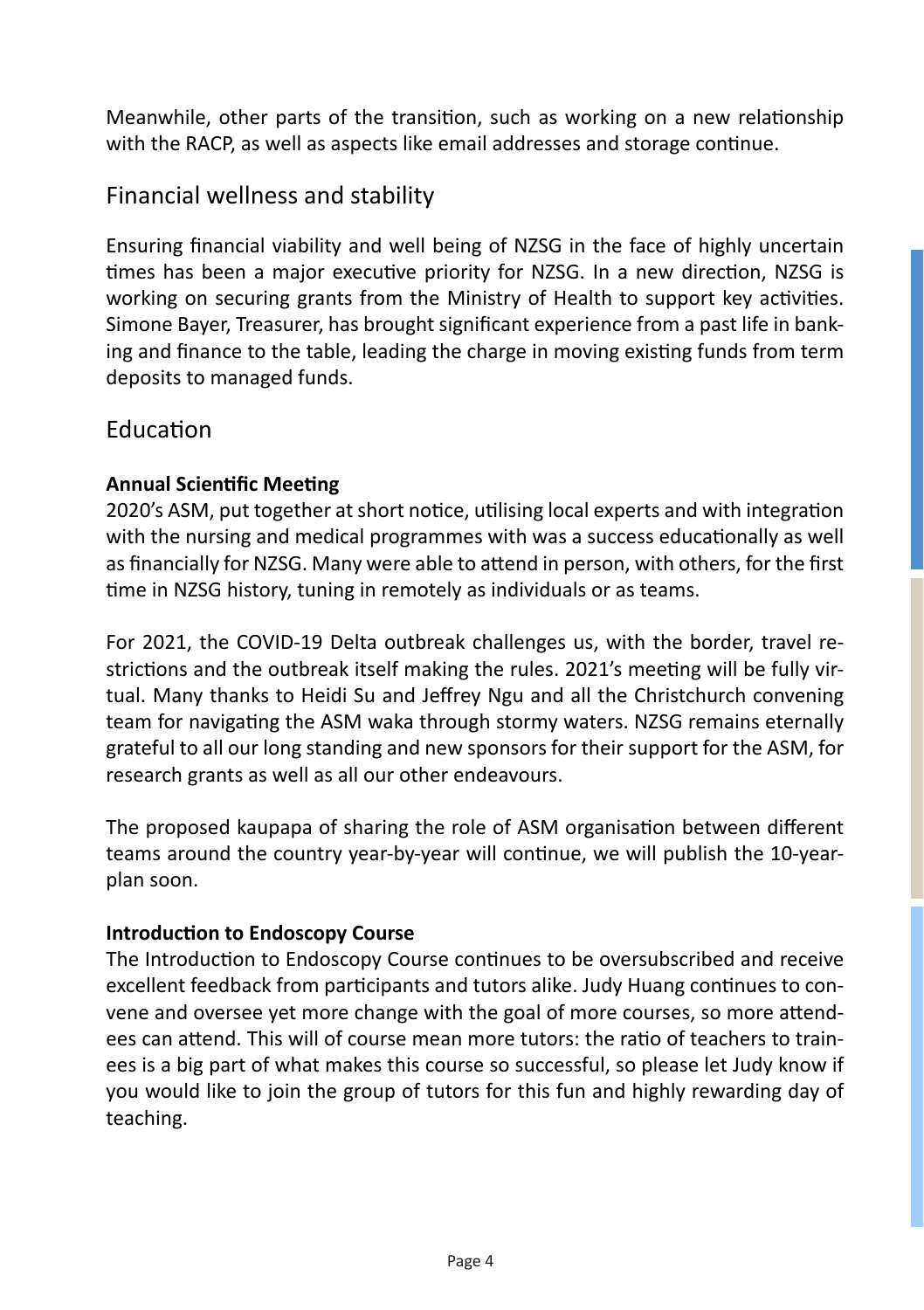### **St Mark's Polypectomy Update for Bowel Screening Colonoscopists: March 2021 Webinar**

NZSG co-convened this webinar with Susan Parry, lead of the Ministry of Health Bowel Screening Programme. Thanks to generous BSP sponsorship, Aotearoa's GI endoscopists tuned in to Prof Siwan Thomas-Gibson, Dr Noriko Suzuki and colleagues from St Marks, London, present key video-based polypectomy topics, with talks and topics still available for review on the NZSG website.

#### **IBD Symposium**

March was a busy month for NZSG, including the IBD Symposium which was over-subscribed and very successful. Particular highlights were learning about the COVID response in London, thiopurines and IBD in pregnancy. Many thanks to the local Christchurch convenors and generous sponsorship from Pharmaco; this biannual event is an eagerly anticipated part of our educational calendar.

#### **Trainees' Event: looking ahead to NZSG Trainees Days**

For some years, the Trainees' Event has been organised through generous support from Pharmaco who work directly with trainees on the programme, providing financial support as well as organisational support through Conference Innovators. This year's event was very successful in terms of both attendance and high quality of speakers, with Rob Hackett organising an impressive array of local and international speakers.

The 2019 and 2020 Trainees' Survey made it clear that Gastroenterology Trainees want and need more input from gastroenterologists for teaching as they go about Advanced Training. The RACP has specific rules around pharmaceutical companies and trainee interaction.

NZSG is working with the Trainee Representatives on the exec, as well as Pharmaco, to be the 'Host Organisation' of the Gastroenterology Trainees' Event. This will enable increased compliance over time with RACP requirements, as well as enable the evolution of this long established meeting. It is vital that the Trainee Representatives continue their active role as convenors; it is excellent experience to organise meetings and keep it fresh. Pharmaco have indicated their ongoing financial support. The goal is that NZSG oversees a rolling 3-year RACP-based curriculum, with time for extra-curricular sessions and networking that the trainees really value.

#### **List of Courses and Resources for Trainees**

Most Professional Bodies provide trainees with a list of 'Approved' resources and training events, in order for these to be reimbursed as a cost of training. Trainees, depending on their contract, also have a separate CME budget as part of their sal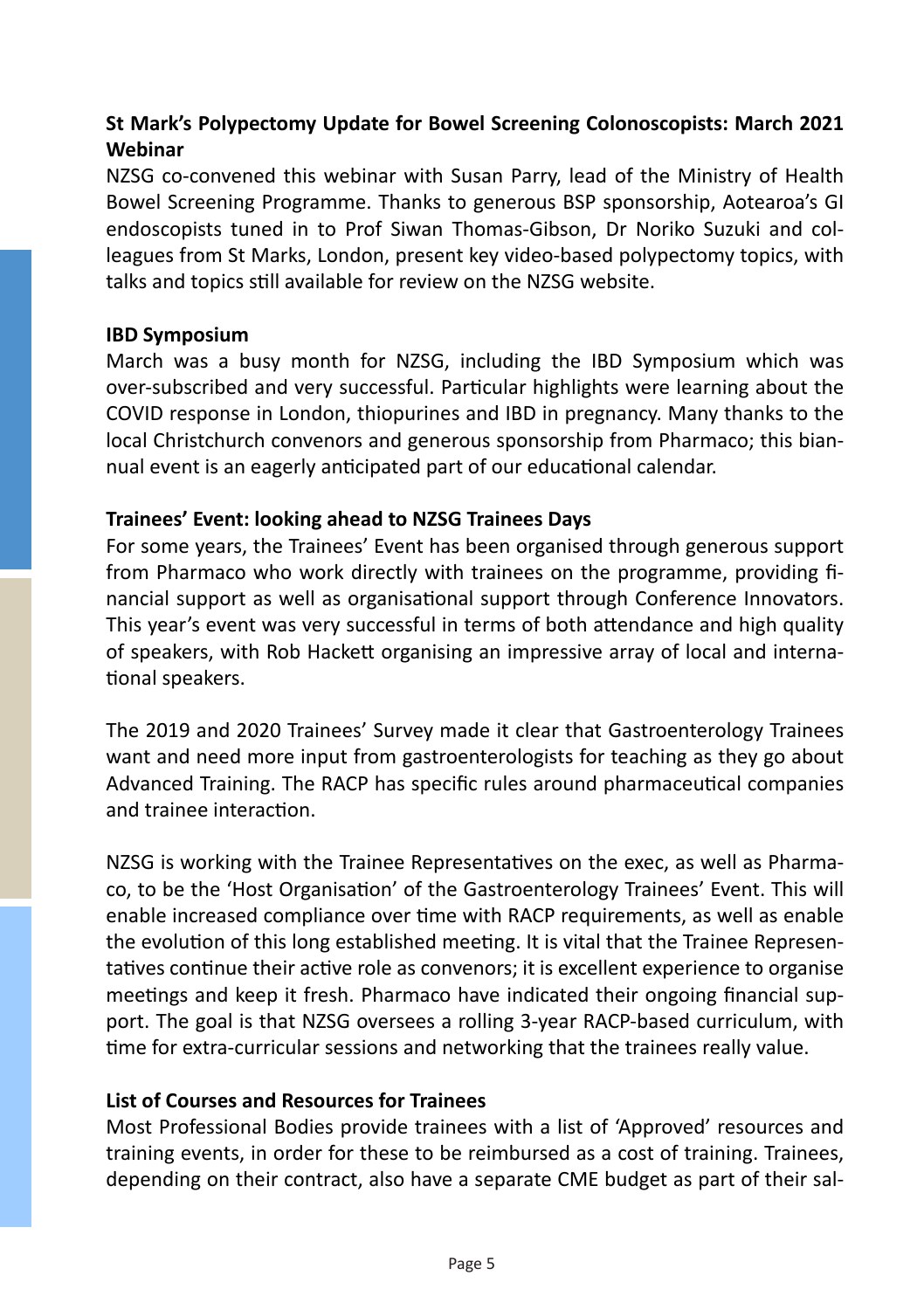ary. The Gastroenterology list has been about five dot-points long, whereas other medical sub-specialities are more extensive across several sides of A4. There can be variation around the motu around what is accepted as a cost of training. As a response, Kirsty Macfarlane and Rob Hackett have put together an NZSG-approved list, that the Exec agrees is appropriate and in line with similar sub-specialities. It is quite a complex scenario, with RACP being the actual Training Body, trainees being employed by DHBs and with two unions. We hope that NZSG can be a bit of a circuit-breaker and support trainees in their efforts to streamline this process.

#### **Train the Trainers & Nutrition Courses**

Many thanks to Russell Walmsley and co-convenors for continuing to provide these high-quality courses. TTT supports GI-Endoscopists in their journey to train the next generation, and the bi-annual Nutrition Course has established itself as a fantastic educational opportunity. The first TTT course went ahead, with November cancelled due to Delta-related travel restrictions. Fingers crossed TTT will be back early 2022, with Nutrition hot on its' heels.

#### **Future meetings and Collaborations**

The Exec continues to network and work towards future meetings such as WGO and Transplantation Society, ideally (safely) in person, or through virtual meetings. Many thanks to Michael Schultz and the WGO as well as Helen Evans and all the others who regularly keep NZSG engaged with organising collaborative future events and conferences.

#### **G.I. Radiology Course: 2022**

Rob Hackett and Malcolm Arnold have put together an exciting curriculum and speakers for a gastroenterology-based radiology course in 2022. COVID-19 has interrupted much of the organising; the hope is for this to be held in Autumn 2022 – ideally in person, and if not, then virtual or hybrid.

#### **Polypectomy Course: 2022 / 2023**

Lesley-Ann Smith has been working on feasibility of a two-day advanced polypectomy course, the first of its kind in New Zealand. The vision: Day 1 - didactical teaching with lectures and video presentations aimed at an 'Intermediate Endoscopy' level. Day 2 -hands-on teaching for a smaller group. Funding and sponsorship is required for this to fly (particularly for Day 2) with the goal for this to be a self-sustaining and financially viable course. Please watch this space.

#### **Communications**

Thanks to all who have engaged with NZSG on the WhatsApp group, for swift communication, sharing of memes and general gathering of thought and gestalt. The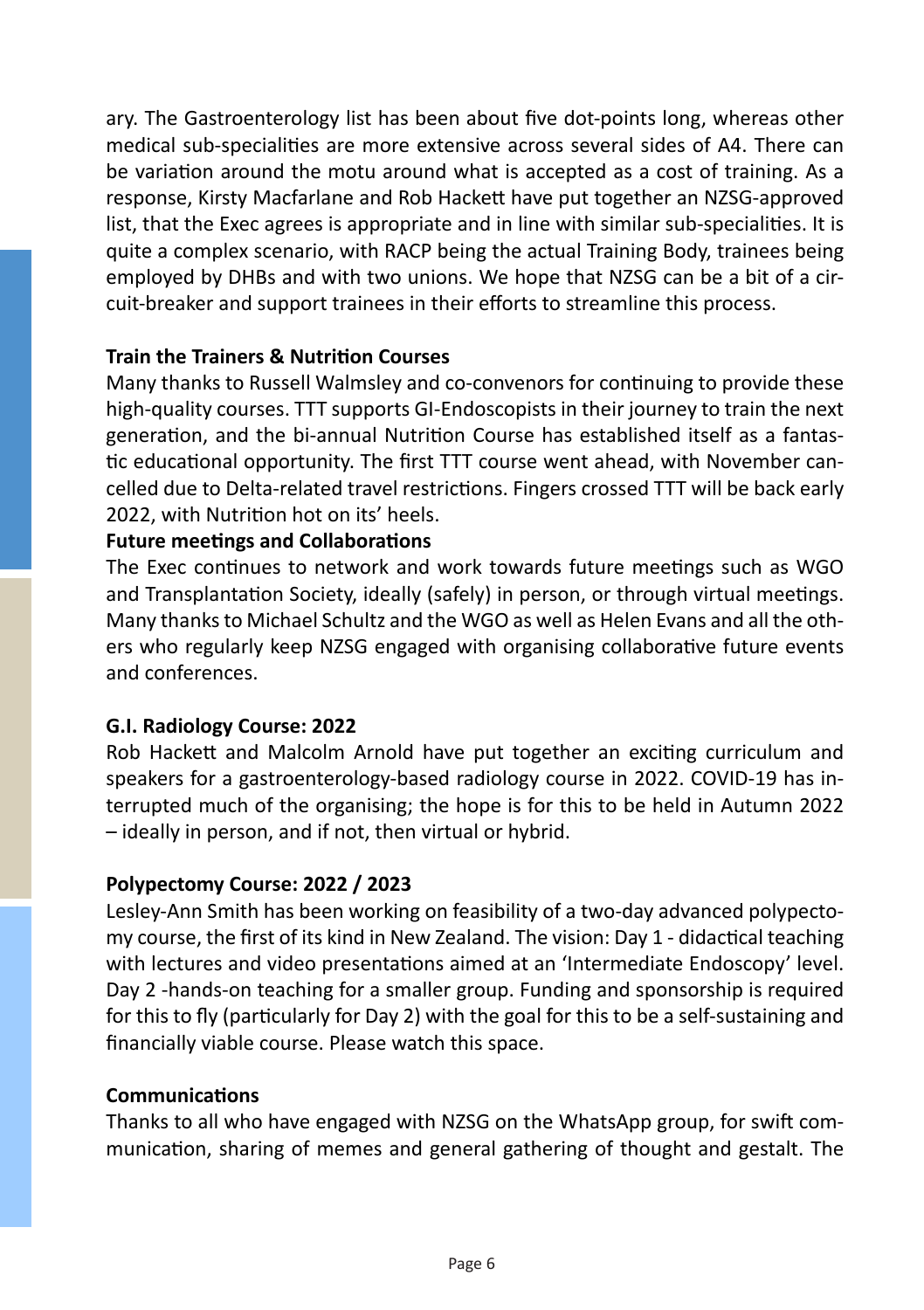collective sense of humour and wisdom has kept us in contact. Anna Pears has kept the Website updated, with many using and downloading resources. Regular Panui/ newsletters have kept everyone up to date. The NZSG Twitter account, started by Michael Schultz, is another way we connect. We are open to any new ideas for communication, and also mindful of overflowing inboxes!

### **Research**

Despite considerable uncertainty, NZSG continues to provide grants and prizes, and actively support gastro-intestinal research by writing letters of support. Many thanks to Prof. Andrew Day, NZSG Secretary, for updating statements and policies, and for his leadership and support as Secretary of NZSG.

### **Equity**

Achieving equity in our specialty is a priority. COVID-19, especially this Delta outbreak, makes existing inequities more apparent. I have been focusing on three areas of equity: Advocacy to overcome medication equity for people living with severe IBD, addressing gender inequity in the gastroenterology workforce and also figuring out NZSG's place with key organisations (DHBs and the RACP) to achieve equity for Māori in gastroenterology – within our speciality, and ultimately for our patients and communities.

Publications in medical literature add to the science and understanding that equity is quality, and that inequity is harmful and costly. The RACP Indigenous Framework as well as Ministry of Health policies outline methods measurable outcomes to create positive change. The Royal Australasian College of Surgeons is charging ahead in the Equity space, with an excellent Diversity and Inclusion Plan.

Addressing inequity requires courage, which NZSG is fortunate enough to have in spades thanks to our engaged and enthusiastic membership.

NZSG's response for the past year has been multi-faceted:

- NZSG Equity Committee: Starting 2022. Many thanks to James Irwin, Equity Lead of NZSG, who will oversee the development of the Equity Subcommittee and to those who have come forward to join the Equity Committee. Next steps for James and the wh**ā**nau include putting together Terms of Reference that will be fed back to the Executive, and shared with all members.
- Equity was the theme of the NZSG President's Trans-tasman Lecture at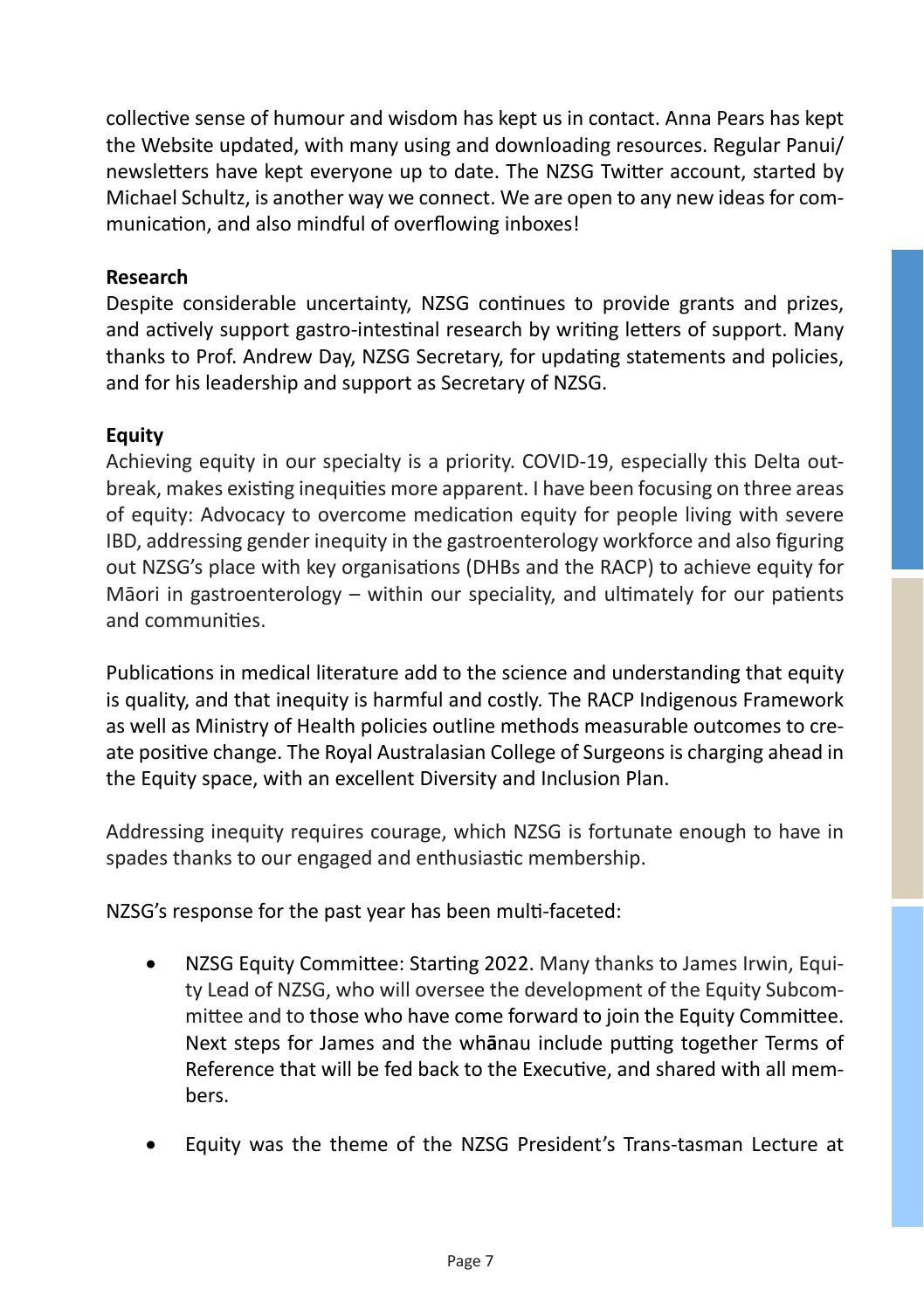AGW 2021

- • Opportunities to hui e k**ō**rero, including Dr Sandra Hotu and Dr Cherie Hotu (co-chairs of the RACP M**ā**ori Health Committee) and Prof. Nicola Dalbeth (Rheumatology Society President)
- Equity and Tiriti o Waitangi questions were incorporated into interview questions at MATCH, with workforce initiatives robustly discussed at the post-MATCH review meeting
- Development of Women in Gastroenterology Networking Meetings
- Promoting increased diversity in panels and for local and invited speakers for NZSG activities, with a goal to develop ongoing policies that promote equity and inclusion
- • Preparing for and attending the Pharmac Review meeting with CCNZ
- • Submitting to PHARMAC regarding biosimilar Adalimumab, using the opportunity to shine a light on existing medication inequity for people living with severe IBD in Aotearoa, requesting that funds saved be invested in different treatment classes in line with similar conditions in New Zealand
- Speaking at Parliament's Petition Committee with CCNZ regarding the 'We Can't Wait' petition

**Covid-19** The resources NZSG developed in 2020 continue to be used in units around the country, which is testament to the extraordinary team work that put it all together. This year, the Endoscopy Prioritisation Tool was updated and made more flexible in light of the Delta outbreak which supported departments to keep working whilst prioritising the highest need. NZSG put together a letter supporting vaccination for immune suppressed people, which was widely shared and reassuring for many of our patients. We have also put out Practice Points to support immune suppressed patients access the third primary COVID-19 vaccine. There has been encouraging correspondence between NZSG and the Ministry of Health around streamlining the wording to make access easier, so watch this space.

#### **Workforce**

NZSG continues to work on ways to acknowledge and celebrate our members, many thanks to Thomas Caspritz for continuing this mahi. We have been working on in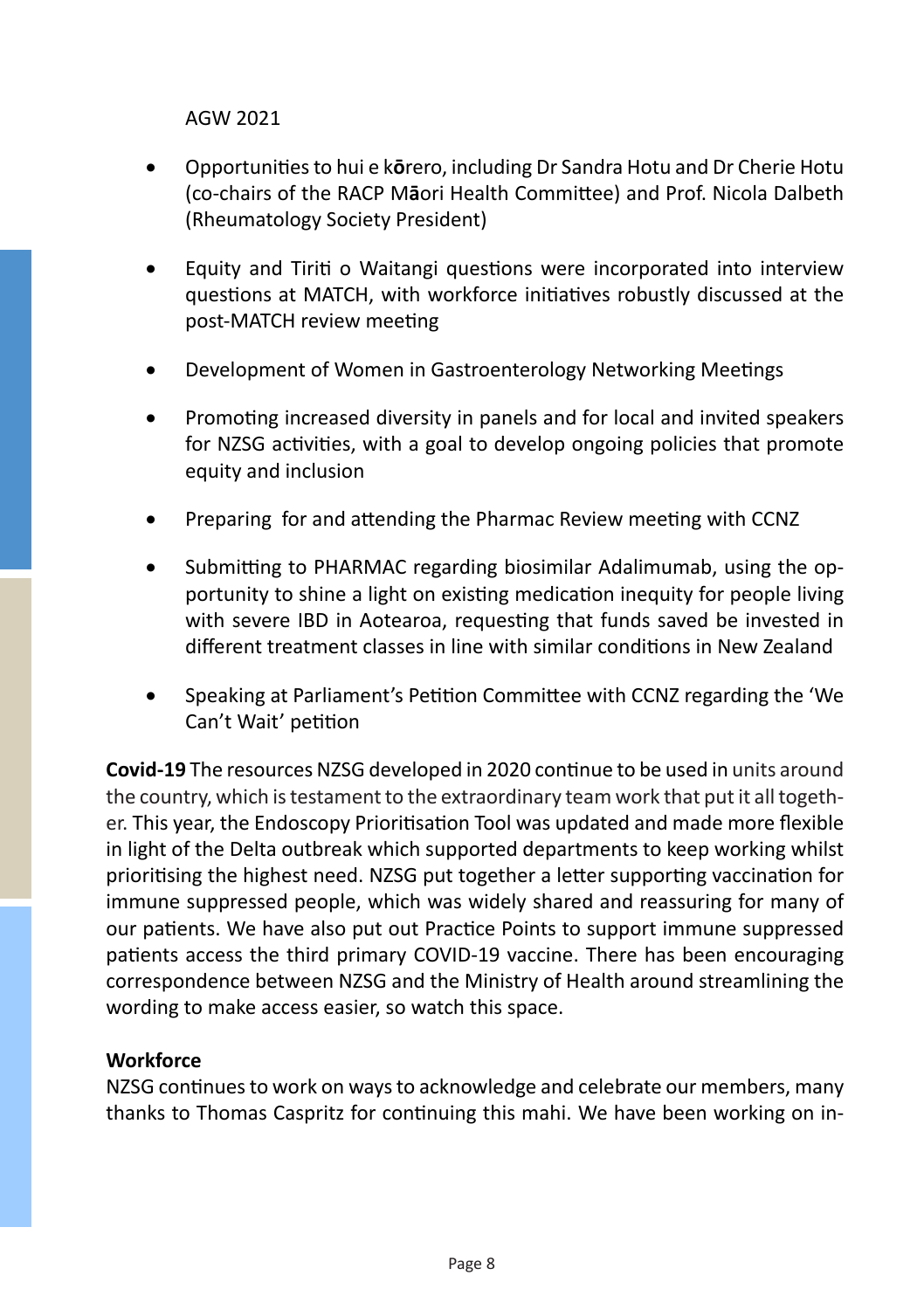creasing Medical Electives in gastroenterology, especially in rural and peripheral settings so that student doctors can get experience in gastroenterology.

NZSG is also meeting with the Ministry of Health, and hope to meet with the Health NZ Team regarding our ongoing workforce challenges, articulated in the 2018 NZSG Critical Analysis document that (disappointingly but not surprisingly) remains topical and relevant, three years later. It is really important to hear your voices in these discussions, so keep up the kōrero.

#### **Sustainability**

As I write this the COP26 Conference brings another massive challenge to front of mind: Climate Change. WGO and BSG have released Position Statements which is a big help for a little organisation like ours – a clear kaupapa for facing our future as kaitiakitanga of our planet. Greta Thunberg singing 'you can shove your climate crisis up your a\*\*e' carries particular poignancy. Sir David Attenborough has called upon world leaders to work together as great problem-solvers and be 'motivated by hope rather than fear'.

Many thanks to the hard-working Executive: Andrew, Simone, Catherine, Malcolm, Andrew, James, Lesley-Ann, Thomas, Dominic, Karen, Kirsty and Rob who have gone above and beyond all year. Many thanks to our outgoing superb Executive Officer, Anna Pears – NZSG wishes you all the best for new horizons. Many thanks to Marianne Lill and everyone on the Conjoint Committee for their work, as well as to David Rowbotham and colleagues who run the MATCH programme. There are many who sit on committees, run departments, do research, teach, supervise, mentor, support on top of every expanding work-loads … thank you all. Keep up the mahi, it is so important.

Thank you to all members who have enthusiastically supported the efforts and activities of NZSG. What we have achieved as a Specialty Society is considerable, despite of, or perhaps because of, all of the challenges that a global COVID-19 Pandemic throws upon us. Our goal is that 2022 is a year of consolidation and consistency for NZSG.

Ehara taku toa i te takitahi, he toa takitini.

Nga mihi nui,

Zoë Raos President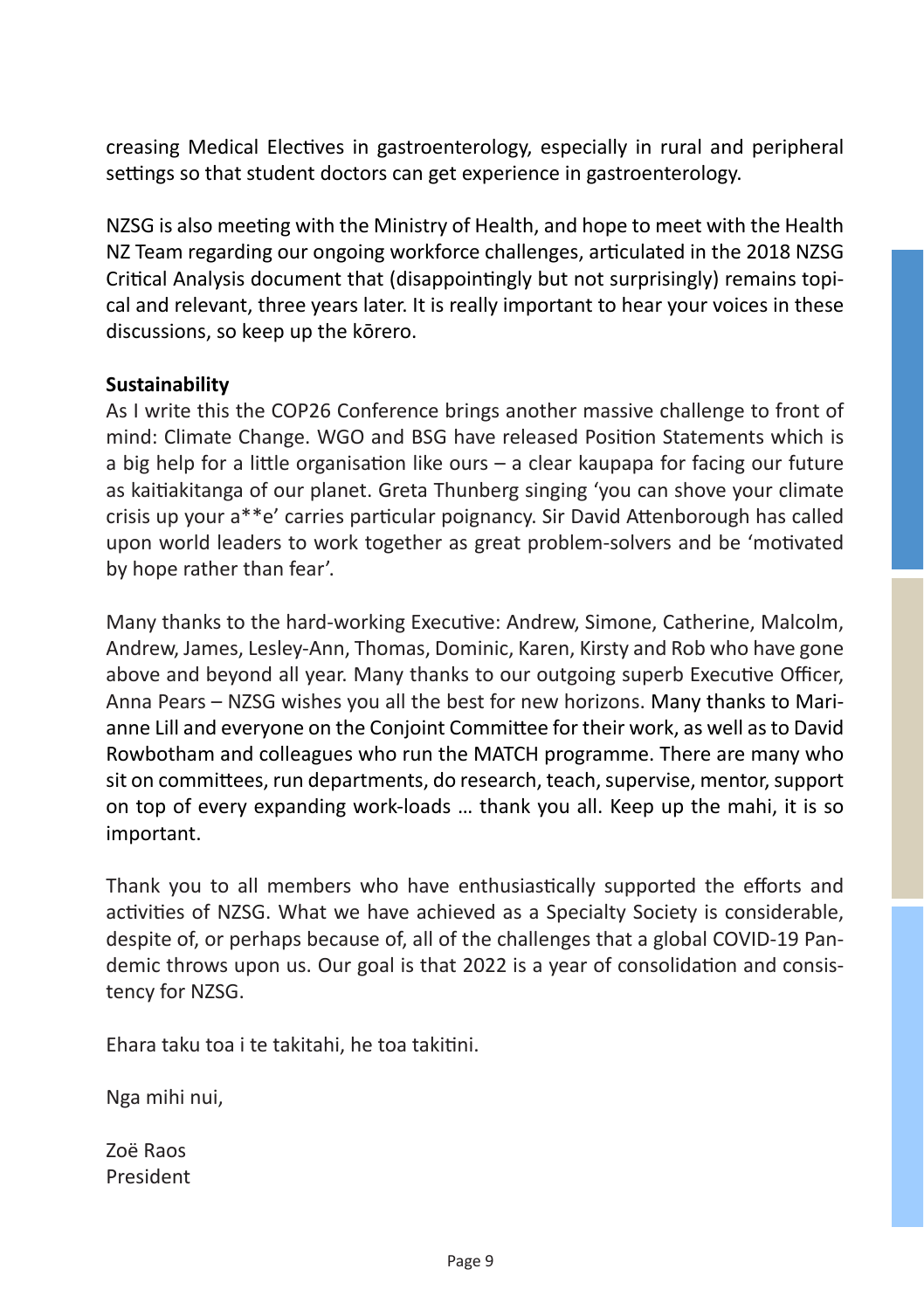## Secretary's Report

R<sub>V</sub> Professor Andrew Day

Membership numbers have increased significantly since last year. We currently have 201 members, comprising of 138 full members (up 11), 30 trainees (up 2), 21 researchers and 12 honorary members.

We continue to have links with our international sister Societies with official representation on committees of the Asia-Pacific Association of Gastroenterology (APAGE), the Asian-Pacific Society of Digestive Endoscopy (PSDE) and on the editorial and outreach committee of the World Gastroenterology Organisation.

Dr Zoe Raos delivered the Trans-Tasman Lecture at the GESA Australian Gastro Week 2021 Virtual in September.

\$20,000 was awarded as research grants and ASM Awards. The ASM awards were allocated a much smaller grant this year in reflection of the financial uncertainty around our meeting due to the Covid Pandemic.

Small study grants were issued to the following individuals:

- Dr Simone Bayer "Using colon tissue RNA sequence to determine the link between gut bacteria and pain in irritable bowel syndrome"
- Dr Angharad Hurley **"**Assessing whether attendance at a summer residential camp influences non-clinical outcomes for children with inflammatory bowel disease and their parents".
- Krista Dawson "Nutritional immunity: butyrate and gastrointestinal barrier function".
- Leigh O'Brien "The prevalence of chronic diarrhoea in older adults and possible causes."
- Oliver Waddell "Early Onset Colo-rectal Cancer, its epidemiology, aetiology and impact on patients in New Zealand."

The Janssen Fellowship in 2020 was awarded to Dr Paulo Urbano (under the supervision of Prof Ros Kemp) for work "Prediction of Anti-TNF Response in Inflammatory Bowel Disease Patients Using Intestinal Organoids". Due to COVID-related exceptional circumstances the work included within the grant was transferred to Dr Andrew Highton.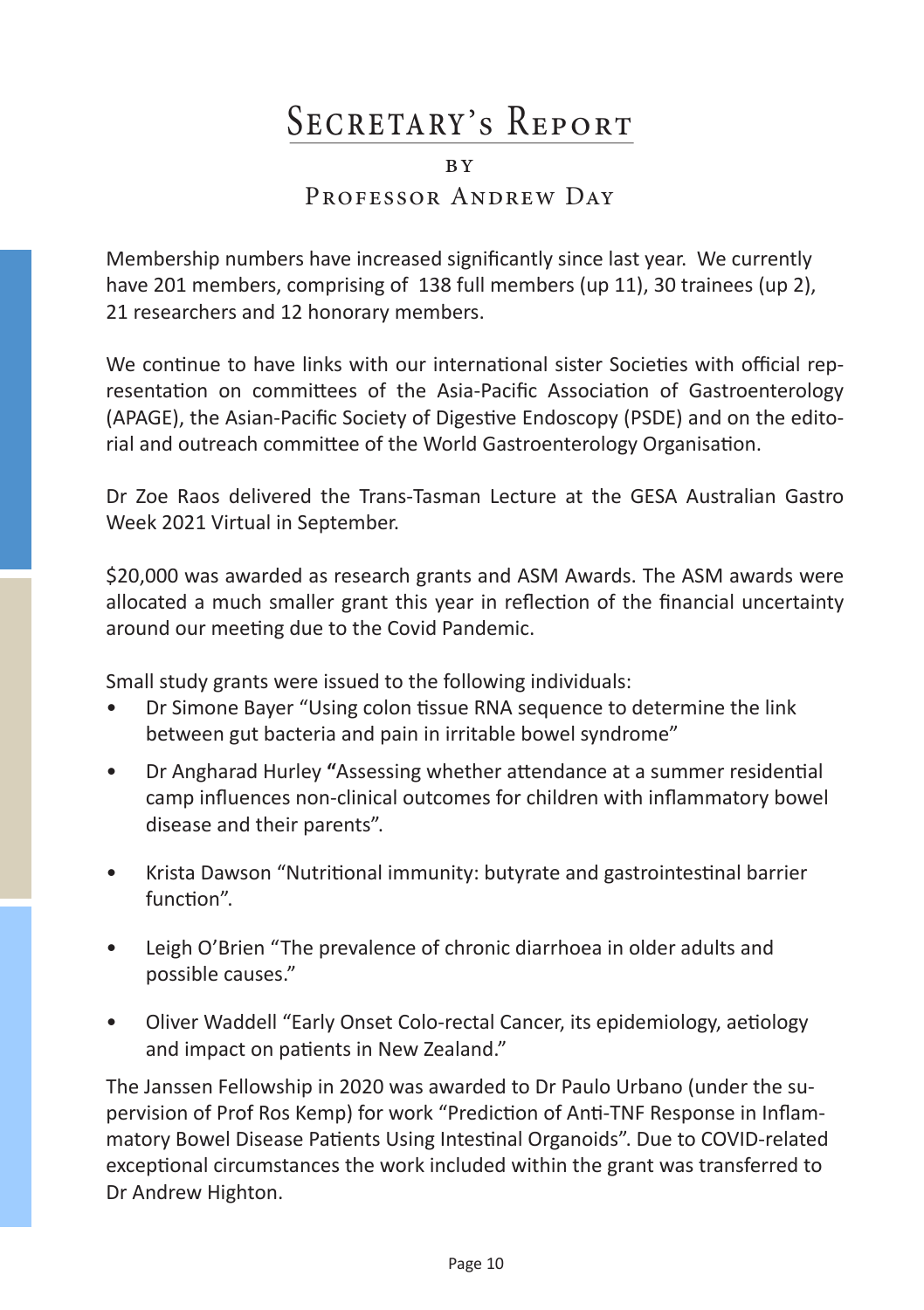## Treasurer's Report

## by Dr Simone Bayer

The year ending 30 June 2021 is reported. Attached are:

- Statement of financial performance for the year ended 30 June 2021 with the previous year for comparison
- Statement of financial position as at 30 June 2021 with the previous year for comparison
- Budget for 01 July 2021 to 30 June 2022

Operationally there was a deficit of \$53,592 against a budgeted deficit of \$99,617. This was principally due to two Janssen Research Fellowship from 2019 and 2020 being paid out in 2021.

The 2020 Hybrid ASM held in Auckland achieved a surplus of \$24,342 against a budgeted \$1,000 deficit. The ASM continues to be the most import event on the NZSG calendar.

| Previous Year's Operational Surpluses (deficit)              |          |          |            |        |        |            |        |
|--------------------------------------------------------------|----------|----------|------------|--------|--------|------------|--------|
| 2015<br>2018<br>2020<br>2019<br>2013<br>2014<br>2016<br>2017 |          |          |            |        |        |            |        |
| 42,028                                                       | (49,322) | (17,330) | (100, 697) | 31,110 | 54,856 | (101, 588) | 24,342 |

| Previous Year's ASM surpluses |        |        |        |        |        |        |        |
|-------------------------------|--------|--------|--------|--------|--------|--------|--------|
| 2013                          | 2014   | 2015   | 2016   | 2017   | 2018   | 2019   | 2020   |
| 62,633                        | 55,786 | 29,964 | 81,314 | 64,676 | 34,671 | 60,587 | 36,782 |

Our financial position as at 30 June 2021 was \$412,187

Previous years financial position

| 2013    | 2014    | 2015    | 2016    | 2017    | 2018    | 2019    | 2020    |
|---------|---------|---------|---------|---------|---------|---------|---------|
| 624,408 | 575,087 | 577,756 | 457,059 | 488,169 | 543,025 | 441,437 | 465,779 |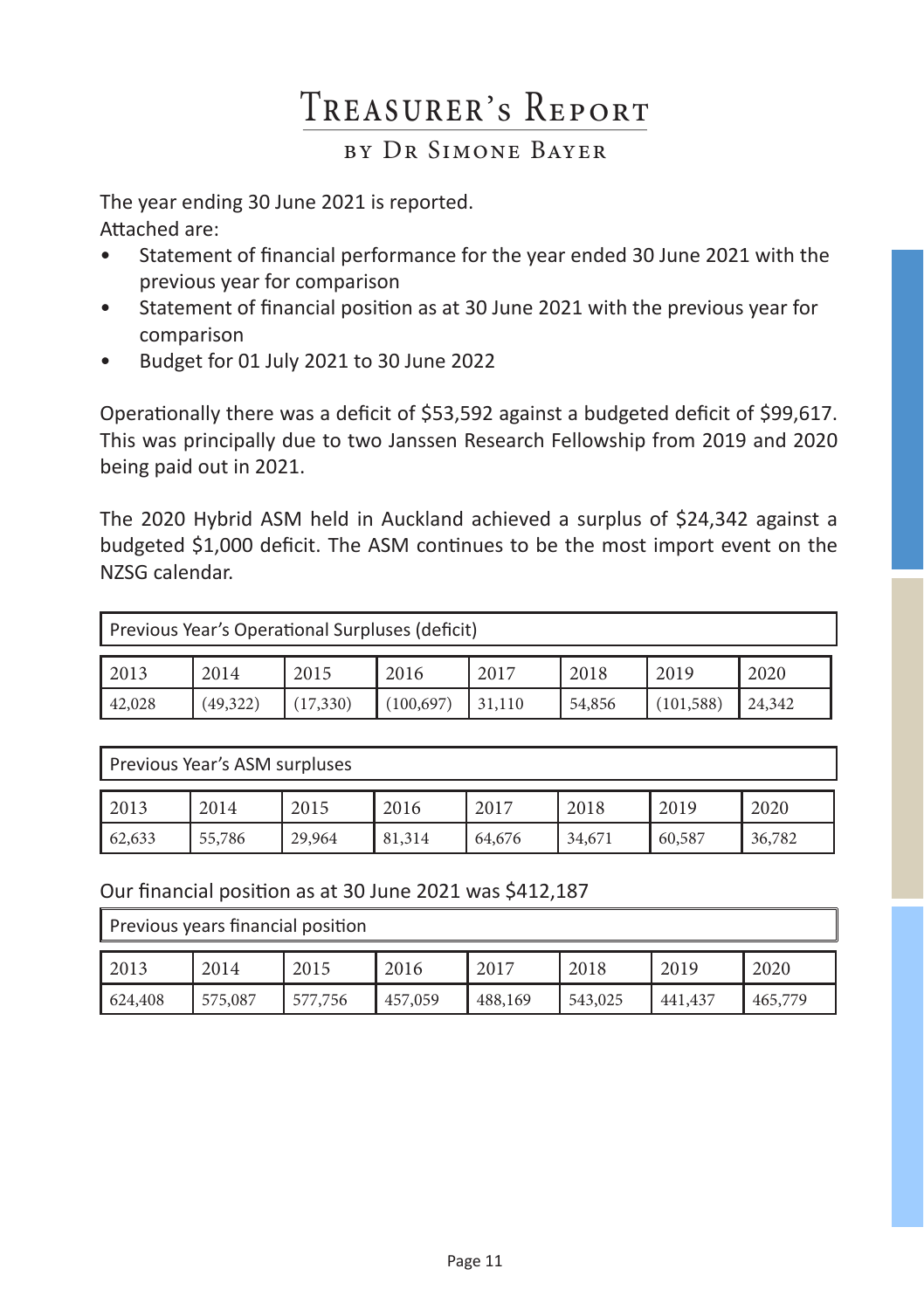

The society received an unexpected surplus from the last ASM this year and predicts no surplus from this current ASM due to increased cost of hybrid conferences and uncertainty about national alert levels.

The NZSG is still in a reasonably good position. We have been able to support its members and provide education, training and guidance throughout the current pandemic, and aim to continue to do so.

We have been able to gain additional funding from the Government to host the previous EGGNZ. An independent contractor will cover the work.

To improve our income from interest, the exec approved a new long-term investment strategy, which aims to diversify our portfolio, and we expect higher investment gains offset by lower interest gains.

The NZSG executive board also seeks approval from its membership to increase Full member subscriptions fees by \$ 50.00 NZD.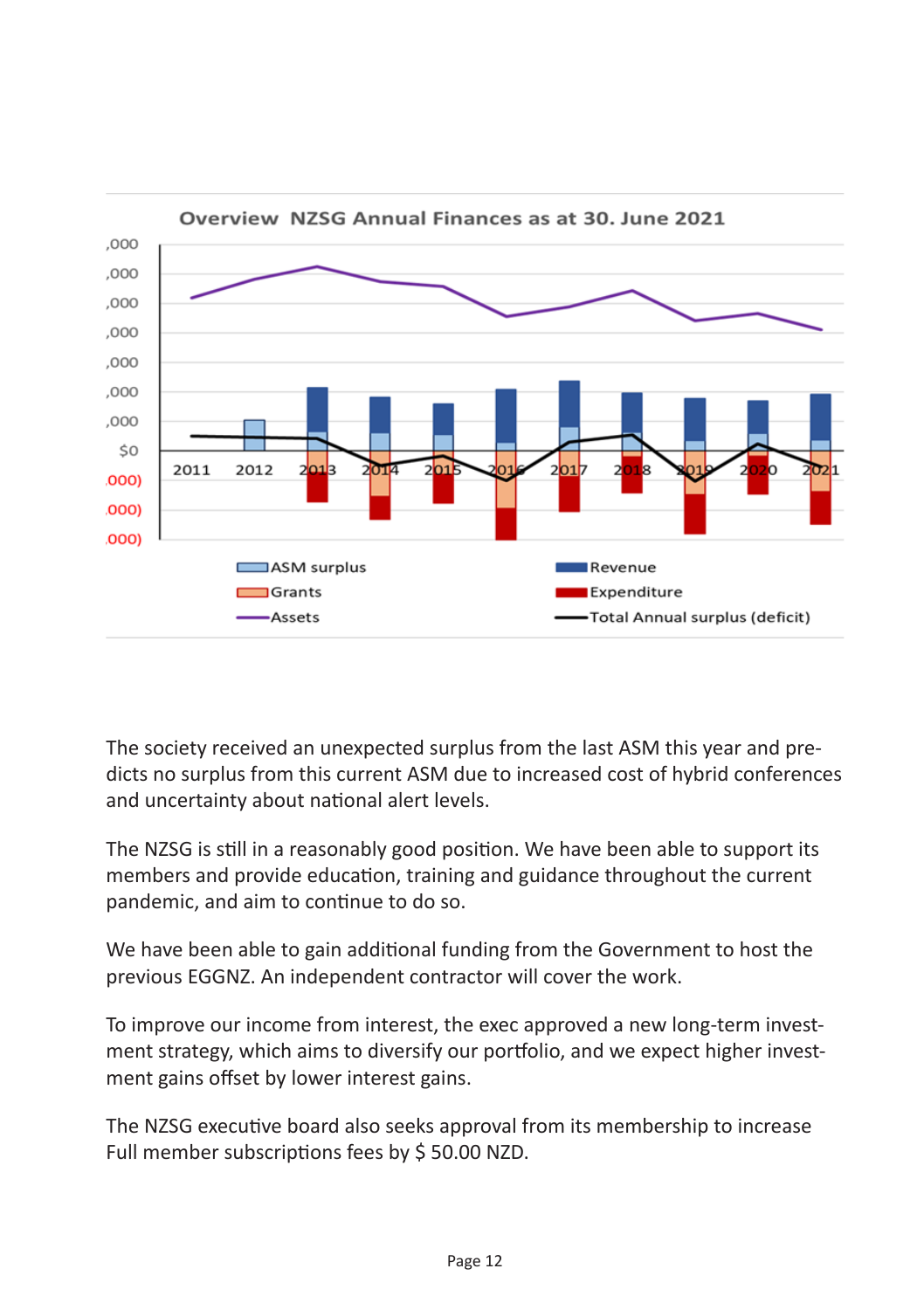## **Entity Information**

#### **New Zealand Society of Gastroenterology For the year ended 30 June 2021**

**'Who are we?', 'Why do we exist?'**

#### **Legal Name of Entity**

New Zealand Society of Gastroenterology

#### **Entity Type and Legal Basis**

Incorporated Society established 15th October 1992 and the Incorporated Societies Act 1908

#### **Registration Number**

CC46030

#### **Entity's Purpose or Mission**

The advancement of knowledge of Gastroenterology in New Zealand

#### **Entity Structure - Executive**

Zoe Raos - President Malcolm Arnold Campbell White Thomas Caspritz Dominic Ray-Chaudhuri Judy Huang Andrew McCombie Karen Clarke Simone Bayer Andrew Day Catherine Stedman Kirsten MacFarlane Rob Hackett

#### **Main Sources of Entity's Cash and Resources**

Grants, Subscriptions and an annual conference

#### **Main Methods Used by Entity to Raise Funds**

Application for grants and running courses/meetings for members

#### **Entity's Reliance on Volunteers and Donated Goods or Services**

The society does not rely on volunteers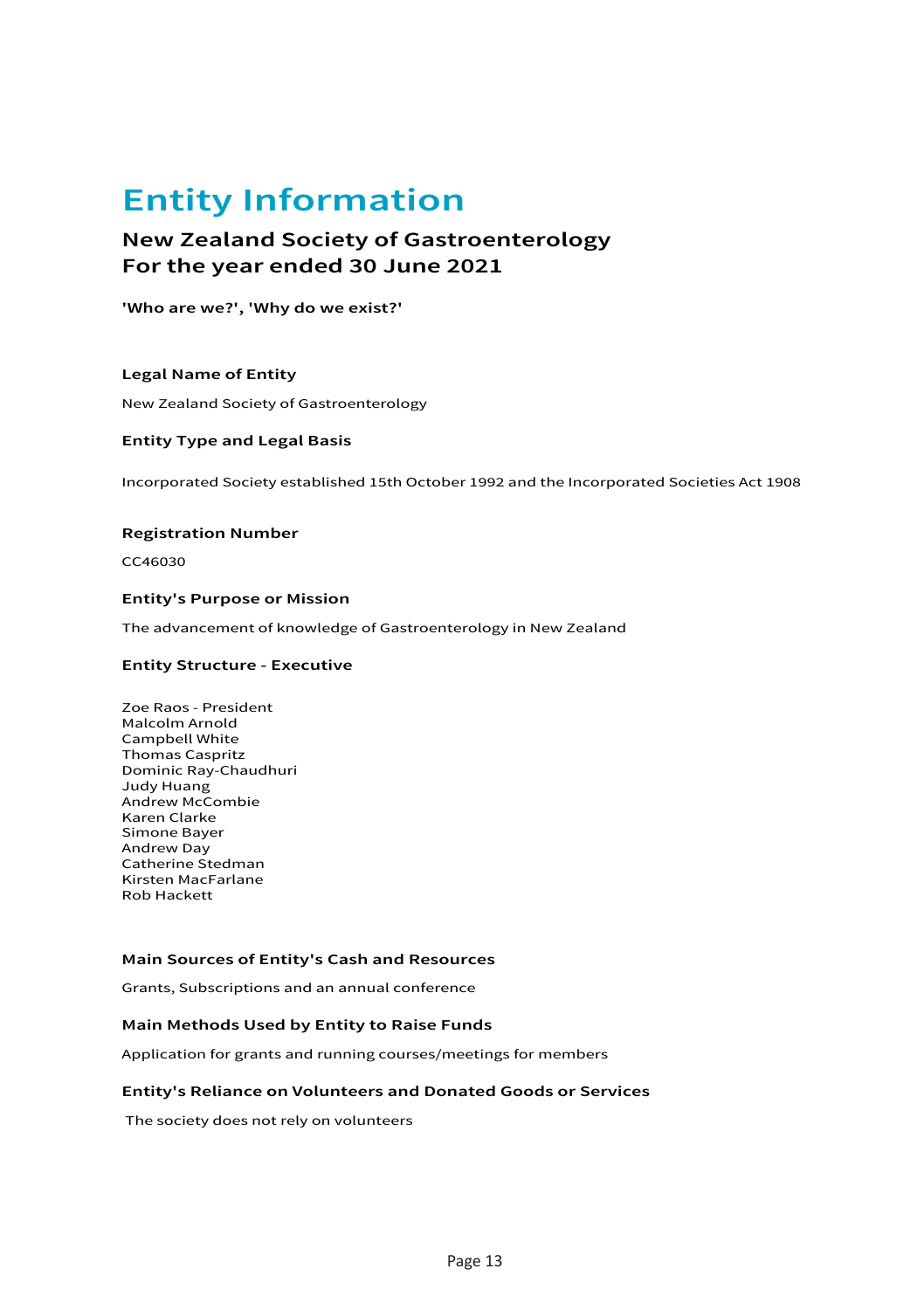## **Statement of Service Performance**

#### **New Zealand Society of Gastroenterology For the year ended 30 June 2021**

**'What did we do?', 'When did we do it?'**

|                                                        | 2021    | 2020   |
|--------------------------------------------------------|---------|--------|
| Description and Quantification of the Entity's Outputs |         |        |
| Janssen Research Fellowship                            | 113.130 |        |
| NZSG Small Research Grants                             | 23.190  | 14.988 |
| Best Paper/Poster ASM awards                           | 1.000   | 2.750  |

#### **Description and Quantification of the Entity's Outputs**

One of the key objectives of the Society is to conduct scientific and educational meetings and in November 2020 the Society convened the NZSG NZNO Gastro Nurses' College One Day Meeting in Auckland. This meeting was held both with virtual attendees, as well as in person attendance, in response to the potential Covid-19 pandemic restrictions on gatherings.

There were also two Hepatology Network Meetings held in September 2020 and May 2021 and the IBD Symposium was held in Christchurch in March 2021.

Another objective of the Society is the promotion of improved standards in the practice of gastroenterology. The Society coordinated the Gastro Advanced Training Selection Interviews which enable the selection of the most skilled applicants for gastroenterology training. The Society facilitated two Introduction to Endoscopy Courses held in December 2020 and June 2021 to increase the endoscopy skills of all physician, surgical and nurse endoscopist trainees. There were two Train the Colonoscopy Trainer courses which were held in November 2020 and May 2021.

#### **Additional Information**

The quantity of grants and fellowships awarded by the Society varies from year to year. The Society wishes to acknowledge the generous financial contribution of the pharmaceutical companies toward these grants for research and the advancement of knowledge in the field of gastroenterology.

#### **Additional Output Measures**

The Society works closely with Pharmac, Medsafe and the Ministry of Health to ensure the best outcomes for the practice of Gastroenterology.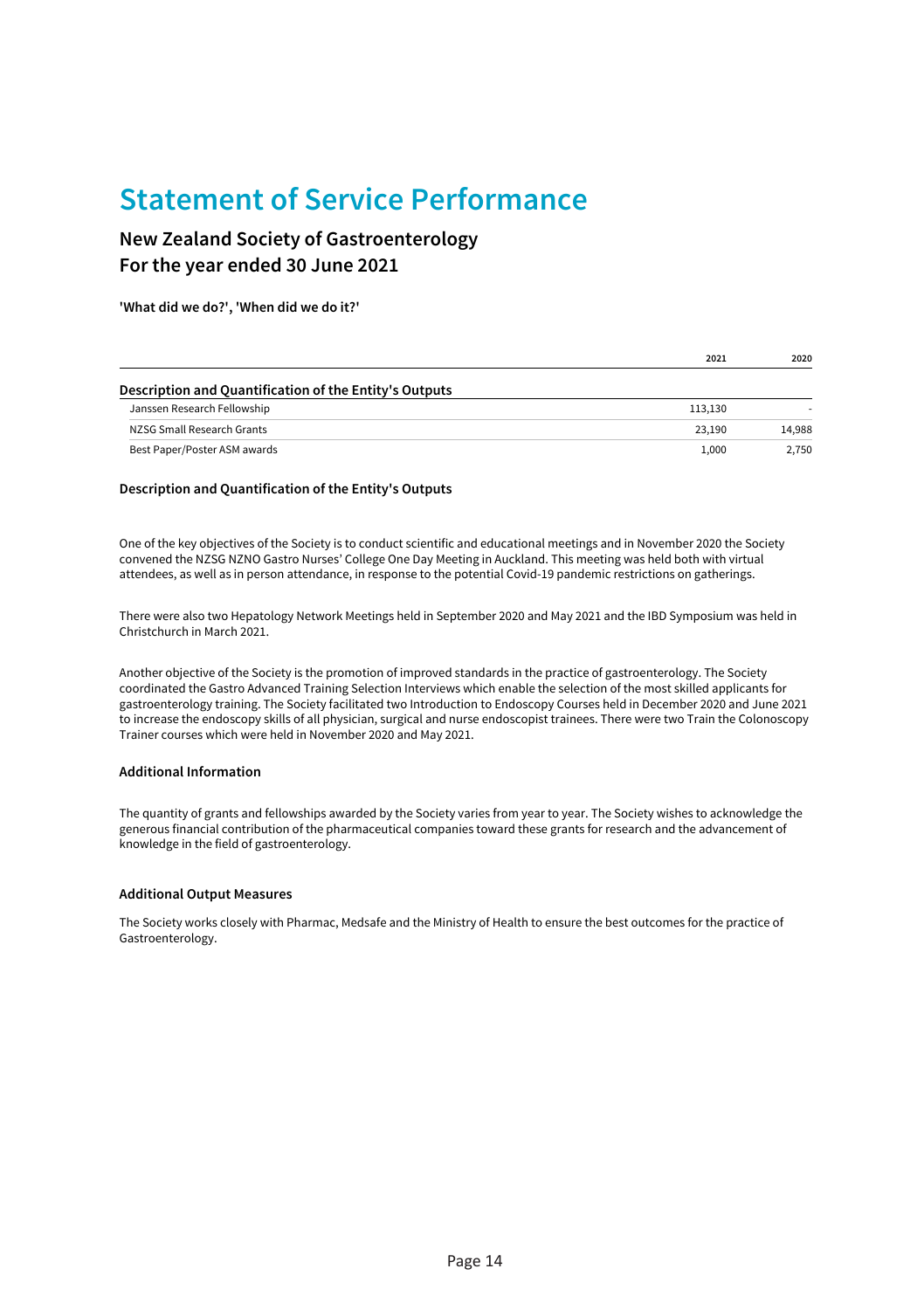## **Statement of Financial Performance**

**New Zealand Society of Gastroenterology For the year ended 30 June 2021**

**'How was it funded?' and 'What did it cost?'**

|                                                    | <b>NOTES</b>   | 2021      | 2020    |
|----------------------------------------------------|----------------|-----------|---------|
| Revenue                                            |                |           |         |
| Donations, fundraising and other similar revenue   | 1              | 30,000    | 30,000  |
| Fees, subscriptions and other revenue from members | $\mathbf{1}$   | 62,054    | 44,670  |
| Revenue from providing goods or services           | $\mathbf{1}$   | 95,652    | 82,994  |
| Interest, dividends and other investment revenue   | 1              | 5,605     | 12,439  |
| <b>Total Revenue</b>                               |                | 193,311   | 170,104 |
| <b>Expenses</b>                                    |                |           |         |
| Costs related to providing goods or service        | $\overline{2}$ | 109,582   | 128,024 |
| Grants and donations made                          | $\overline{2}$ | 137,320   | 17,738  |
| <b>Total Expenses</b>                              |                | 246,902   | 145,762 |
| Surplus/(Deficit) for the Year                     |                | (53, 592) | 24,342  |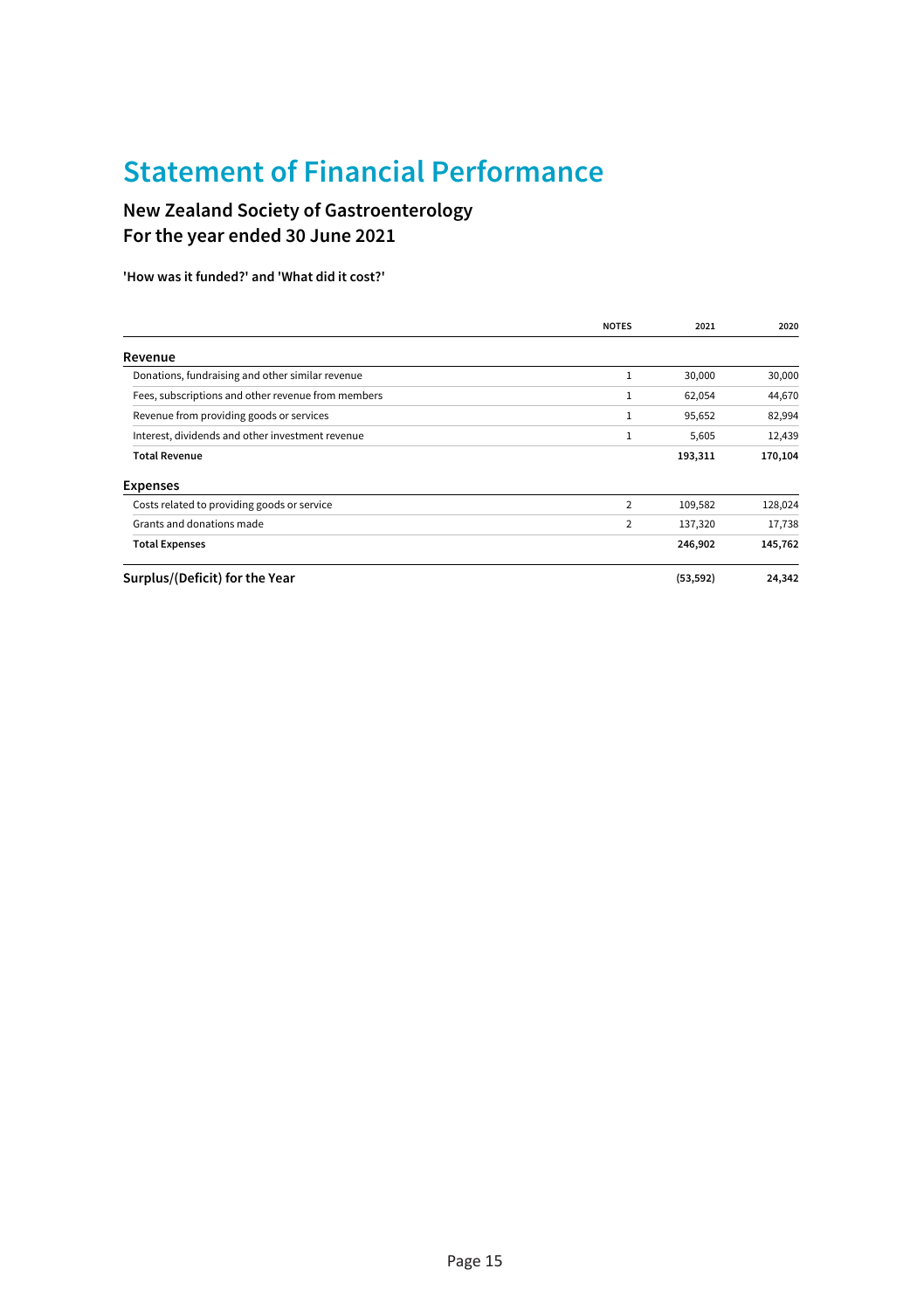## **Statement of Financial Position**

### **New Zealand Society of Gastroenterology As at 30 June 2021**

**'What the entity owns?' and 'What the entity owes?'**

|                                                  | <b>NOTES</b>   | 30 JUN 2021 | 30 JUN 2020 |
|--------------------------------------------------|----------------|-------------|-------------|
| Assets                                           |                |             |             |
| <b>Current Assets</b>                            |                |             |             |
| Bank accounts and cash                           | 3              | 390,735     | 412,279     |
| Debtors and prepayments                          | 3              | 118,256     | 59,321      |
| <b>GST</b>                                       |                |             | 9,968       |
| <b>Total Current Assets</b>                      |                | 508,991     | 481,568     |
| <b>Non-Current Assets</b>                        |                |             |             |
| Intangibles                                      | 3              | 986         | 1,971       |
| Other non-current assets                         | 3              | 15,920      | 15,920      |
| <b>Total Non-Current Assets</b>                  |                | 16,906      | 17,892      |
| <b>Total Assets</b>                              |                | 525,897     | 499,460     |
| Liabilities                                      |                |             |             |
| <b>Current Liabilities</b>                       |                |             |             |
| Creditors and accrued expenses                   | $\overline{4}$ | 47,580      | 33,681      |
| Goods and services tax                           |                | 5,293       |             |
| Other current liabilities                        | 4              | 60,836      |             |
| <b>Total Current Liabilities</b>                 |                | 113,710     | 33,681      |
| <b>Total Liabilities</b>                         |                | 113,710     | 33,681      |
| Total Assets less Total Liabilities (Net Assets) |                | 412,187     | 465,779     |
| <b>Accumulated Funds</b>                         |                |             |             |
| Accumulated surpluses                            | 5              | 412,187     | 465,779     |
| <b>Total Accumulated Funds</b>                   |                | 412,187     | 465,779     |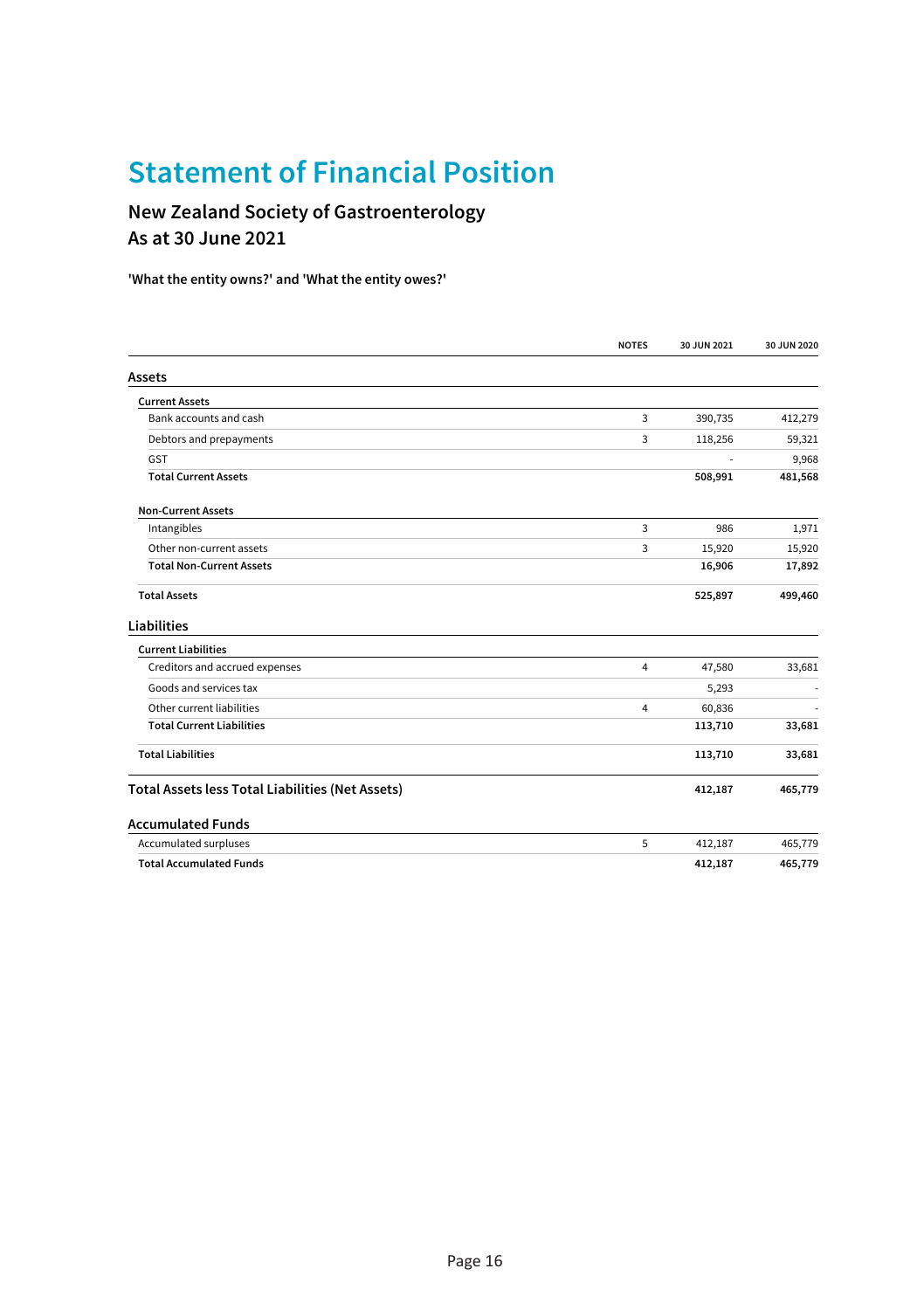## NZSG BUDGET

|                               | Budget 2021-2022 | Actual 2020-2021 |
|-------------------------------|------------------|------------------|
| <b>Income</b>                 |                  |                  |
| <b>ASM Surplus</b>            | $\theta$         | 36782            |
| Interest                      | 4000             | 4750             |
| <b>Investment</b> Income      | 3000             | 855              |
| Janssen Research Fellowship   | 35000            | 30000            |
| <b>NZSG Run Courses</b>       | 35000            | 30000            |
| Hep Network Meeting           | 9300             | 9300             |
| <b>IBD</b> Symposium          | $\overline{0}$   | 11870            |
| Conjoint Committee money      | 1539             | 1539             |
| Subscriptions                 | 68000            | 62064            |
| <b>Gastro Match Fees</b>      | 5200             | 5130             |
| <b>MOH</b> contract EGGNZ     | 50000            | $\boldsymbol{0}$ |
| <b>Total Income</b>           | 211039           | 192290           |
| <b>Expenditure</b>            |                  |                  |
| <b>Accounting Fees</b>        | 2500             | 2350             |
| <b>ASM Expenses</b>           | 2000             | 1398             |
| <b>Bank Charges</b>           | 2000             | 2067             |
| Committee Meetings - Catering | 650              | 612              |
| Committee Meetings - Travel   | 1200             | 1175             |
| IT Expenses                   | 1800             | 1397             |
| Gastro Match                  | 500              | 501              |
| Indemnity Insurance           | 1800             | 1625             |
| Membership Int Organisations  | 1500             | 1475             |
| NZgNC share of ASM profit     | 0                | 9196             |
| NZSG Run Courses              | 15000            | 17024            |
| Research Fellowship           | 65000            | 113130           |
| Awards & Prizes               | 21000            | 24190            |
| Secretariat Costs             | 71620            | 68020            |
| Secretariat EGGNZ             | 25000            |                  |
| <b>Total Expenditure</b>      | 211570           | 244160           |
|                               |                  |                  |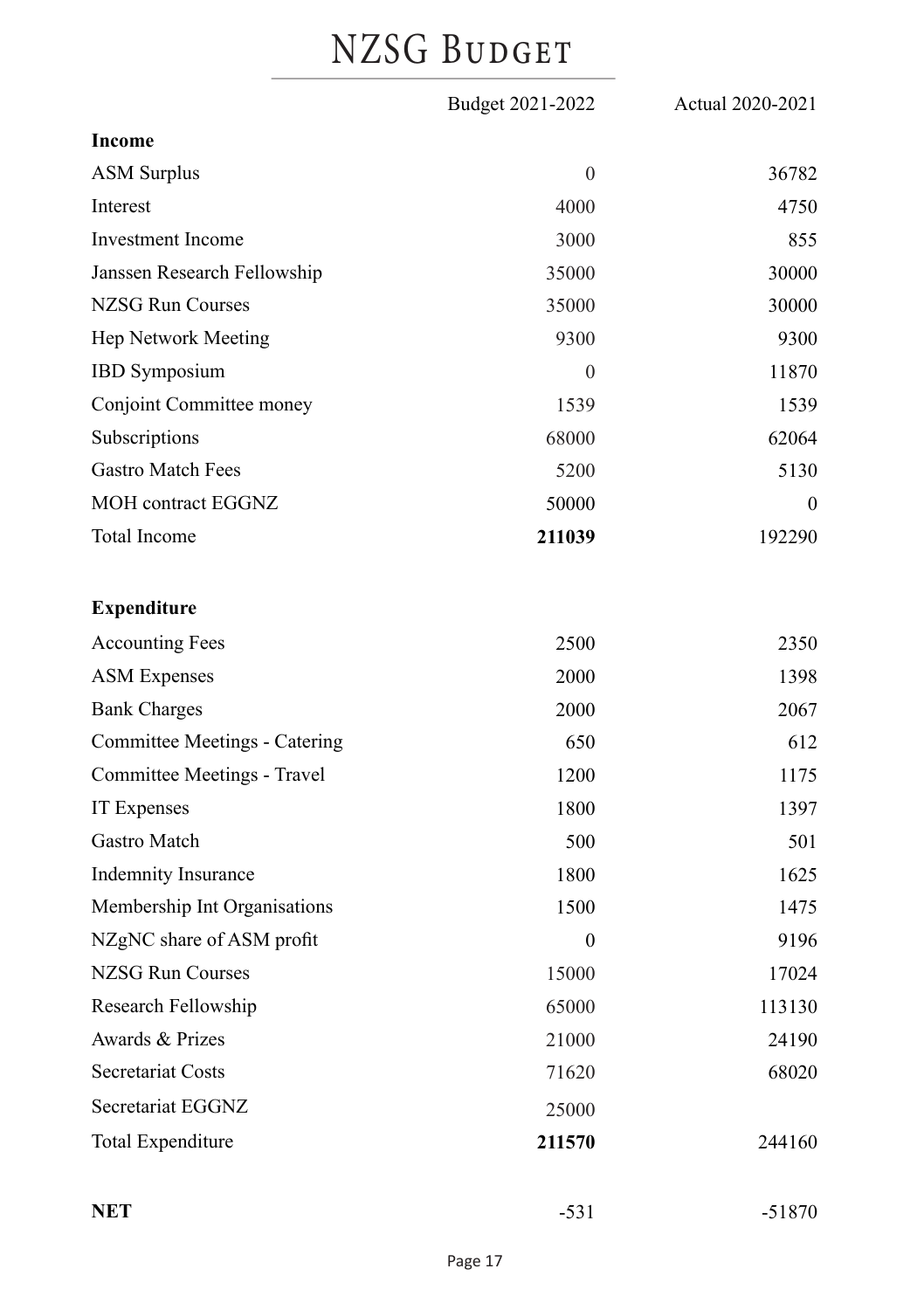## New Zealand Liver Transplant Unit Report

## by Dominic Ray-Chaudhuri

#### **Summary**

In calendar year 2020 the New Zealand Liver Transplant Unit (NZLTU) undertook 81 liver transplant assessments and performed 54 liver transplants in 53 recipients of which 12 were children. Of the 54 transplants, 36 were whole livers, 15 were partial grafts from deceased donor liver splits, and 3 were partial grafts from living donors. Three patients died within a year of transplant, at 46, 54 and 86 days post-transplant, giving a crude patient survival rate of 94%. The overall patient survival rates for both adult and paediatric recipients remain excellent by international standards. The volume of liver transplants remains consistently above 50 per annum.

#### **Transplant Data**

#### Waiting times

The average waiting time from listing until transplantation for all 54 patients was 123 days (range 1 – 763 days). By ABO blood group, mean waiting times were 157, 117, 69 and 60 days for blood groups O, A, B and AB respectively. There were 29 blood group O donor livers and 23 of these (79.3%) were used in blood group O recipients – an improvement over previous years and above the 80% threshold set for quality and equity reasons.

#### **Demographics**

There were 15 females and 39 males transplanted. 12 recipients were children. The mean age of adults transplanted was 55 years (range 18 – 69 years) and of children was 5 years (range  $0 - 14$  years). The age distribution is shown in Figure 1. The ethnic group proportions are shown in comparison with the NZ general population in Figure 2.

#### Indications

In the indications for transplantation (see Table 1), the dominant causes in adults continued to be Hepatitis B and C related disease, followed by primary sclerosing cholangitis. The commonest indication in children remains biliary atresia (33.3%).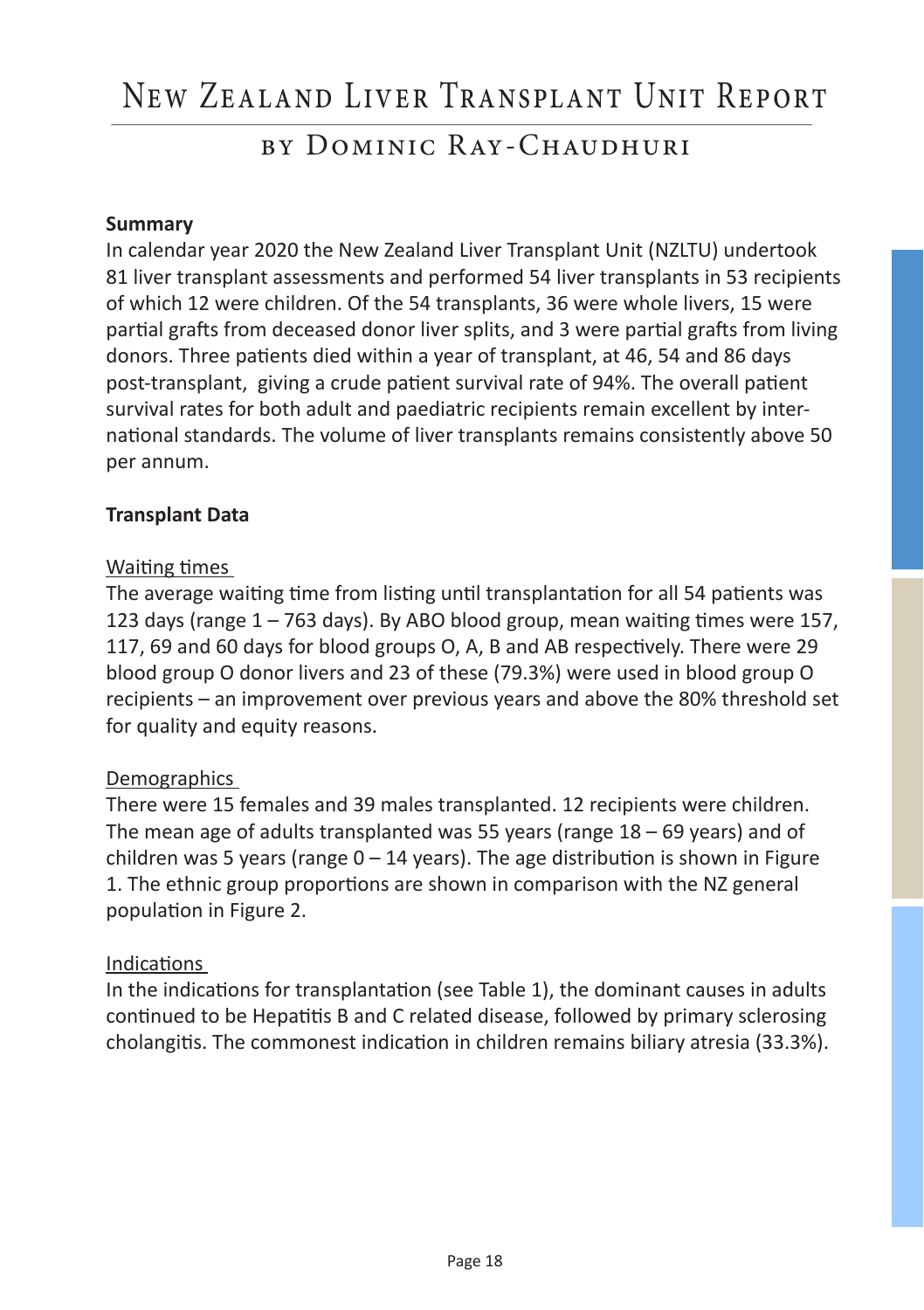

**Figure 1 - Age Distribution 2020**



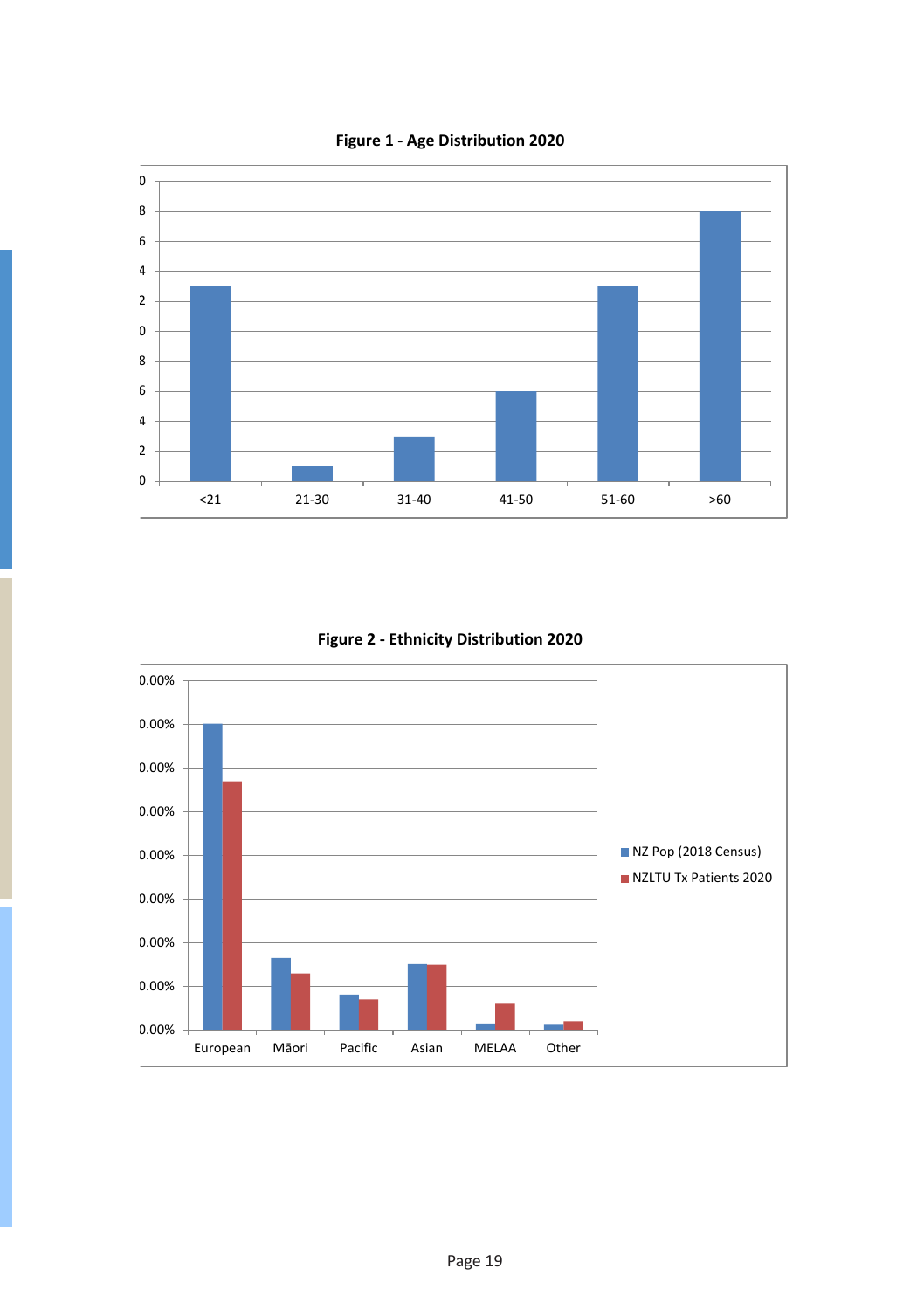**Table 1** 

| <b>LIVER DISEASE</b>             | <b>NUMBER</b>  |
|----------------------------------|----------------|
| <b>Hepatitis B</b>               | 8              |
| Primary sclerosing cholangitis   | 7              |
| Fatty liver disease (NASH/NAFLD) | 6              |
| Acute liver failure              | 6              |
| Biliary atresia                  | 5              |
| Alcoholic liver disease          | 5              |
| Hepatitis C                      | 4              |
| Metabolic                        | $\mathfrak{p}$ |
| Sarcoidosis                      | 2              |
| Autoimmune cirrhosis             | 1              |
| Chronic Rejection                | 1              |
| Allograft cirrhosis              | 1              |
| <b>Cystic Fibrosis</b>           | 1              |
| other Cholestatic disease        | 1              |
| PFIC                             | 1              |
| Primary biliary cirrhosis        | 1              |
| Primary non-function             | 1              |
| Urea cycle disorders             |                |

#### Surgical details

The average surgical time for liver transplant was 6.8 hours (range **3.3** – **13.4** hours). This is slightly higher in numerical terms compared with the preceding 3 years where the mean times were 6.**2**, 6.**5** and 6.**7** hours, respectively. The mean number of packed red blood cells (RBCs) transfused was 3**.5** units (range 0 - 33 units). Overall **39**% of transplant procedures were completed without the need for any transfusion of RBCs.

#### Patient survival

Of the 53 patients transplanted in 2020, 3 died following their transplant. One died 86 days post-transplant from HHV6 and sepsis, one died 46 days post-transplant from multi organ failure and one died 54 days post-transplant from cholangiocarcinoma and biliary complications. The crude survival for patients' transplants in the calendar year 2020 was 94.4% and the crude re-transplant rate was 1.8 %. Overall patient survival rates continue to be excellent by international standards (See Figure 3) with 1, 3 and 5 year actuarial survival rates of 96%, 90% and 87% for adults and 97%, 96% and 95% for children, respectively.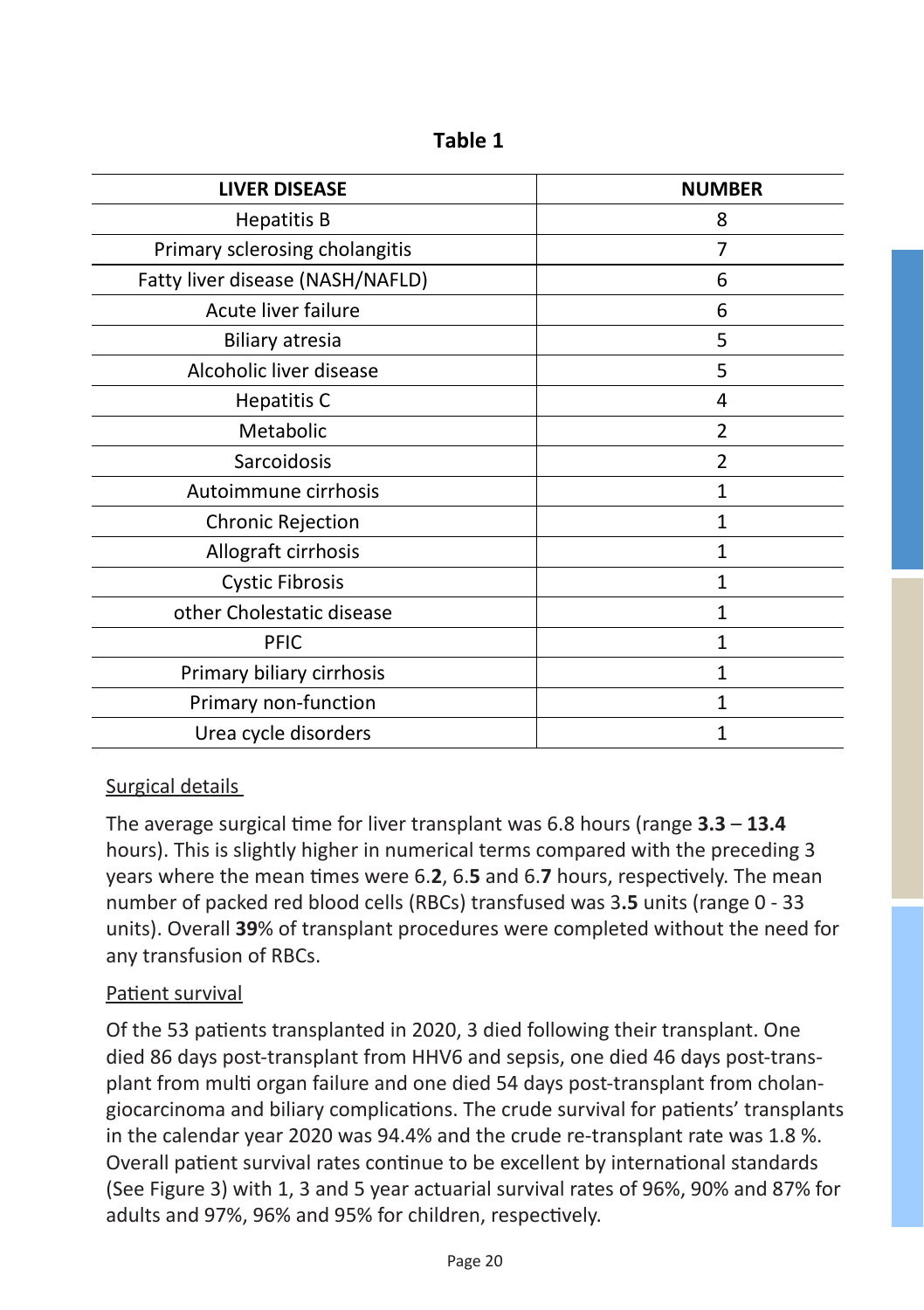### Length of stay

The average post-transplant length of stay in hospital in 2020 was 17 days (range 4- 104 days). For children, the average stay was 20 days (range 11-43 days) and for adults it was 54 days (range 5-104 days). The mean intensive care stay was 3.7 day (range 0 - 42 days).

#### Rejection

There were 9 episodes of acute rejection occuring in the 54 transplants (16.6%). Of these rejection episodes the majority were treated with, and responded to, high dose intravenous methylprednisolene. One of the episodes required Thymoglobulin treatment and another required Plamsapheresis/IVIG treatment.



Figure 3

### Transplant volumes

Figure 4 (on page 22) demonstrates the trend in liver transplant volumes yearon-year since the inception of the programme in 1998. While the 54 transplants carried out in 2020 is slightly fewer than in 2019 it was still possible to carry out more than 50 and hence maintain volumes.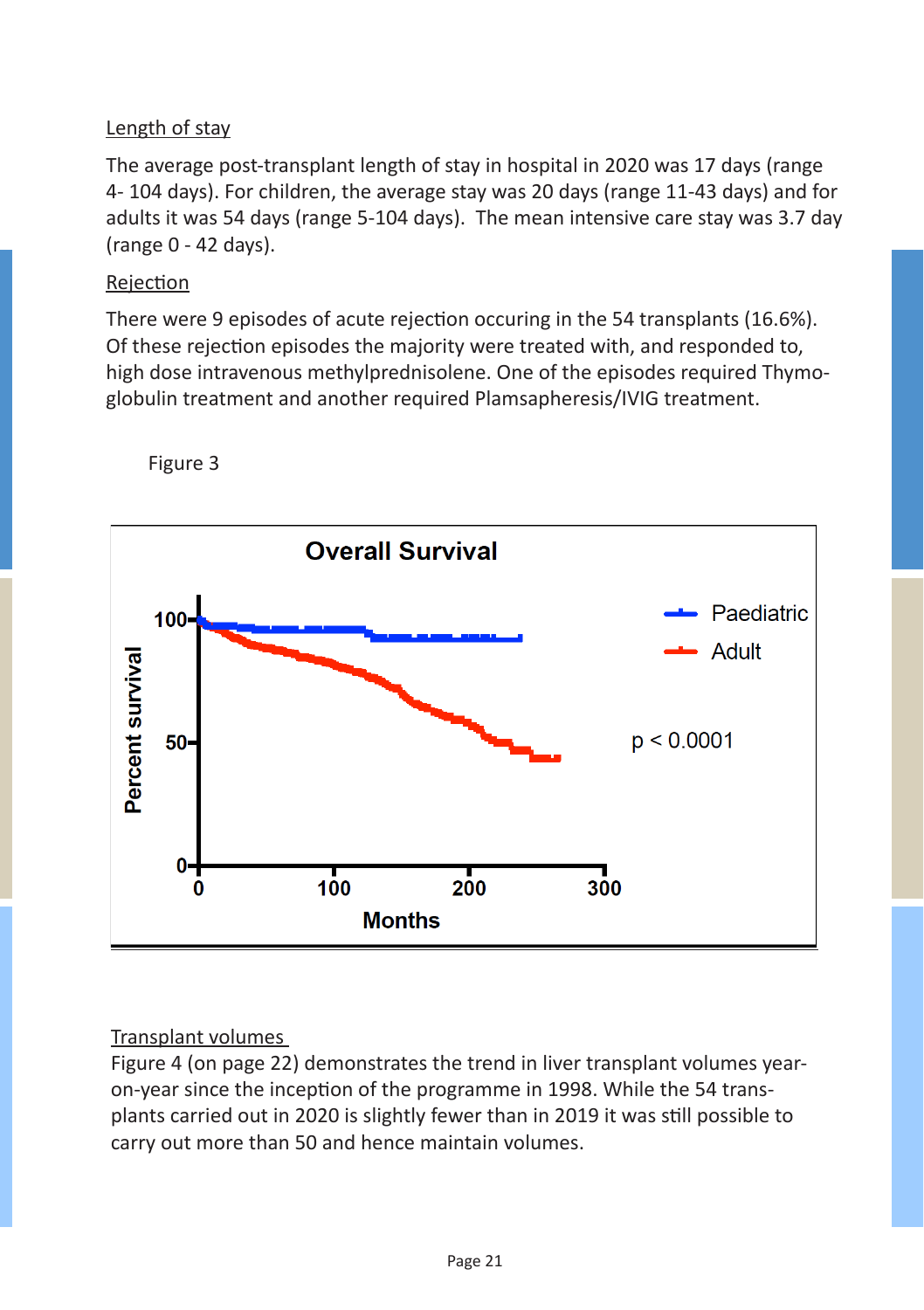

#### **Assessment Data**

Of the 81 liver transplant assessment performed in 2020, 53 patients were listed for transplantation (See Figure 5). Of those listed, more than half were transplanted within the same calendar year



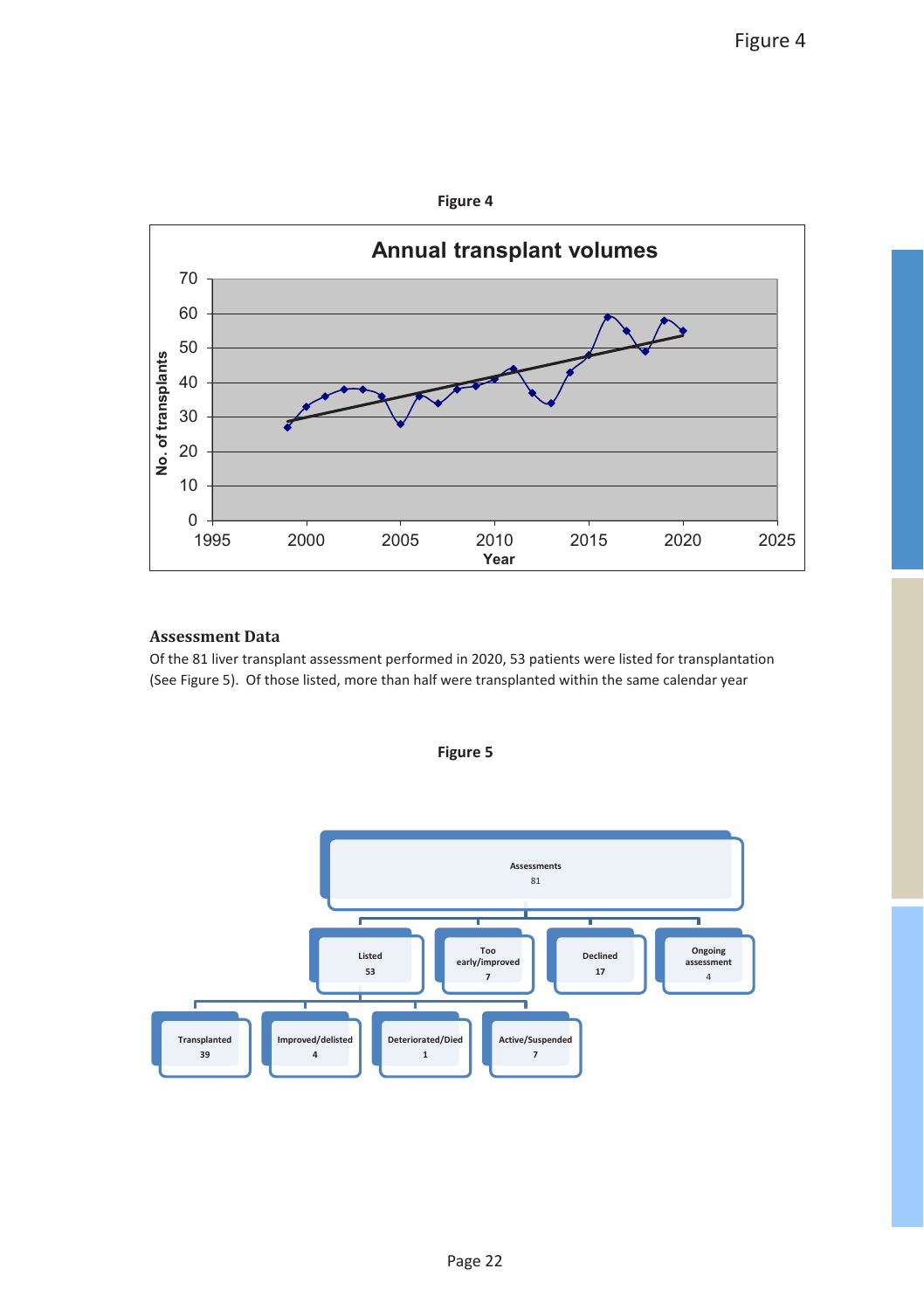## Adolescent and Young Adult (AYA) Service at the New Zealand Liver Transplant Unit (Dr Rachael Harry).

This service, a joint venture between the paediatric and adult liver transplant services, was started in 2012 in order to support young people who had had liver transplants in childhood as they transition from paediatric to adult health services and those who have transplants in their AYA years. Initially envisaged as a transition clinic for 14 to 18 year olds, we continue to work to improve services to age 25 years in the adult sector reflecting WHO definitions of youth based in on going cognitive development to mid-twenties.

This year has seen a few changes for us. Jay Gong, senior pharmacist, has left his work at the DHB to undertake post-graduate study towards a PhD thesis and we wish him well and hope he comes back to us one day. Lisa Dudley, paediatric nurse specialist, joined us last year and is already a valuable member of our team and it is a pleasure working with her. Helen Evans and Stephen Mouat (paediatric hepatologists) continue to provide the paediatric arm of this service, along with Lisa, while Barry Harrison (nurse practitioner and liver transplant co-ordinator,) and myself provide the care young adults in the adult service. Christopher Budd (clinical psychologist with Starship consult liaison and paediatric liver transplant team) continues to work with us to provide invaluable support young people as part of this service.

Unfortunately we have not yet been successful in gaining additional funding to add to our team but despite this we continue to improve our services to AYA under our care. We provide clinic services for young people at the young persons' liver clinic in Auckland.

One of the positive outcomes from the COVID disruption to health care this year was the development of improved electronic communication. We have embraced this to keep in touch with some of our patients outside Auckland and hope to progress this work to reach the wider New Zealand community. In addition, we now hold regular case conference meetings to plan to discuss our young people of higher need and are building a network of colleagues around NZ with whom we can work to deliver local care.

The end of the year has provided us with a new and exciting collaboration with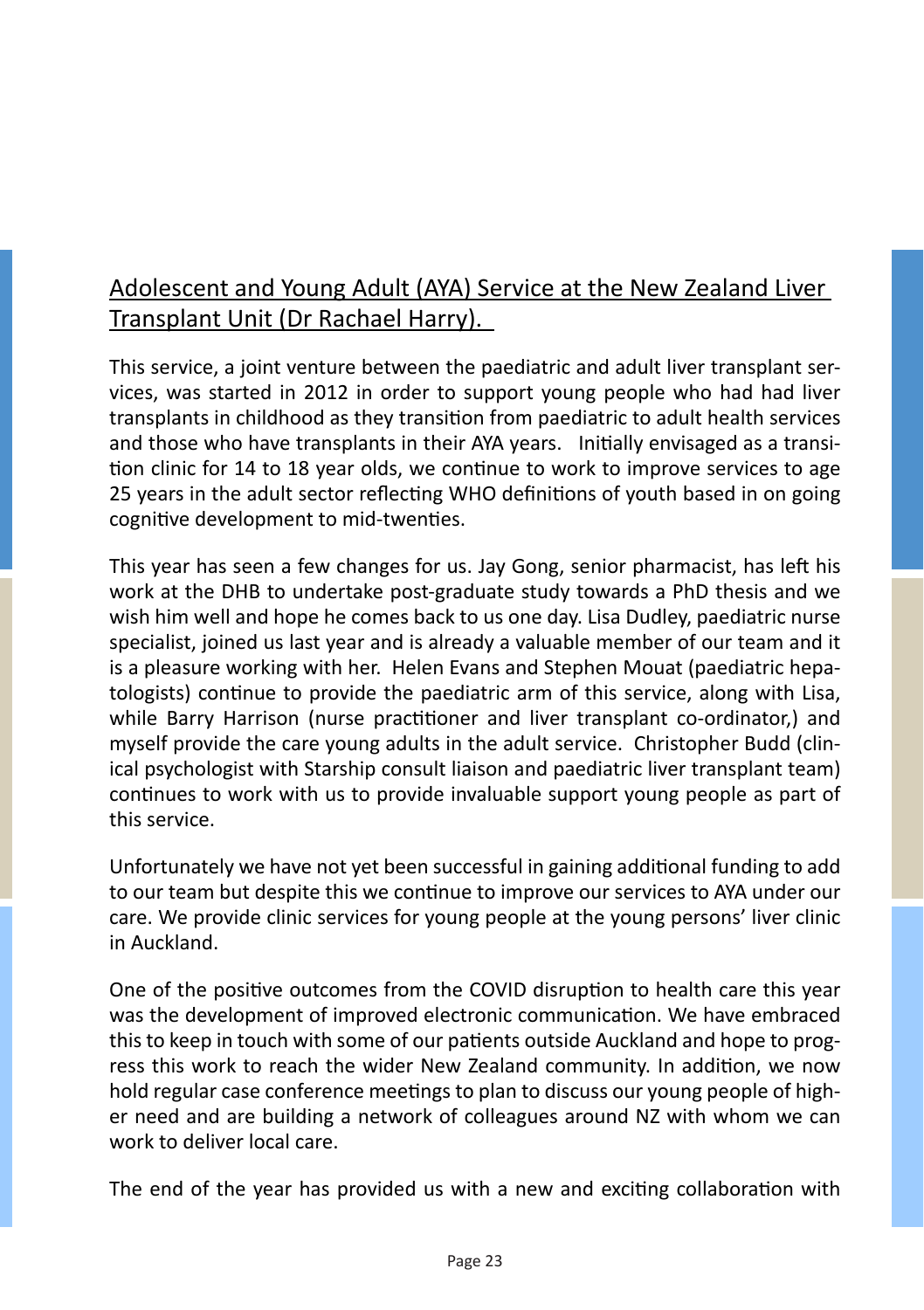like-minded colleagues from other transplant disciplines to address gaps in services needed to overcome inequity of outcomes we are seeing for adolescents and young adults, in particular our Maori and Pacific island young people. We hope to work together towards a joint service to address the needs of this population through 2021 and look forward to reporting on that next year.

#### Liver Research Unit (Professor Ed Gane)

The Liver Research Unit currently is conducting active studies in many different areas of hepatology. The most active area for growth has been in hepatocellular carcinoma – a huge unmet need with now more than 250 new cases presented at the HCC MDM each year. In addition to several studies of checkpoint inhibitors with or without oral TKIs and/or VEGF inhibitors as first line therapy for patients with advanced hepatocellular carcinoma, we are also conducting studies of checkpoint inhibitors as adjuvant therapy to prevent recurrence after resection, ablation or TACE. There are currently more than 60 HCC patients in active research trials. In the latest MORPHEUS study, all participants receive the best available treatment Atezolizumab plus Bevacizumab combine3d with another novel biologic agent.

In addition to the HCC work, we are conducting new studies of novel therapies for Wilson's Disease (a new once daily chelator), Hepatitis Delta (lonafarnib, the first oral therapy), PSC (FXR agonist) and NASH (CCR2/CCR5 inhibitor). We are also participating in the first study of tenofovir alafenamide in pregnant and lactating women. We are also conducting a study of gene silencing with a new monthly administered antisense oligonucleotide in patients with hereditary transthyretin amyloidosis.

Finally, we are about to start the first study of ant-inflammatory therapy for patients with alcoholic hepatitis, which is currently an unmet medical need.

In 2020, we completed studies of antiviral therapy in novel HCV populations including HIV coinfection and acute infection. Since June 2020, we have been recruiting for the National HCV DAA Failure Retreatment Study, whereby all VIEKIRA PAK and MAVIRET failures with documented NS5A resistance are retreated with 16 weeks sofosbuvir and Maviret (expected cure >95%). Sarah Middleton (LRU Co-ordinator) and Bridget Faire (NZLTU Nurse Specialist) will coordinate the retreatment with all the physicians and nurses around New Zealand. The sofosbuvir is being provided by an overseas benefactor. This trial has already retreated 50 patients and we are awaiting sofosbuvir supplies for an additional 25.

To match the increasing research workload, the staff at LRU has also grown over the last 12 months. Ms Rebecca Hu has joined the team as the new Research Man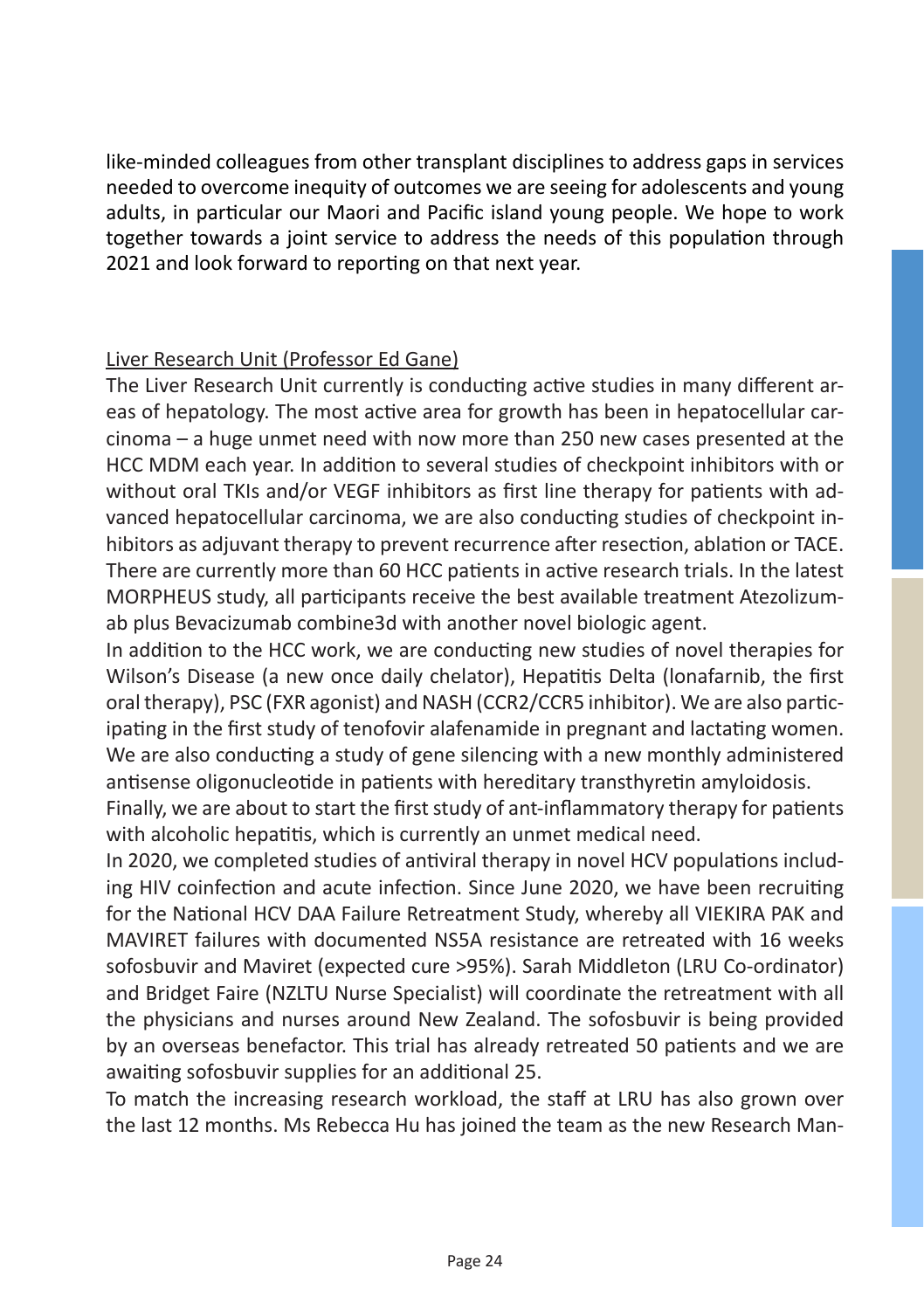ager. She brings a huge experience in early and late phase research units from her previous positions in Singapore, and University of Auckland and Auckland Clinical Studies. Dr Andrew Knox is a full-time MOSS to coordinate the many HCC studies and supervise the clinical research registrar (MATCH). A separate permanent non-MATCH advanced research fellowship has been funded for trainees wishing to complete an MD or PhD in Hepatology. The Fellow in 2020 was Dr Santhakumar (PhD in immunology of advanced HCC) who collaborated with the University of Sydney and Maurice Wilkins Centre at the University of Auckland to evaluate the role of the tumour microenvironment in hepatocellular carcinoma.

To accommodate the increased number of research participants requiring infusions (now almost 20 per week), the research coordinator/nurse pool has grown to 9 and a large purpose-built state of the art day-stay facility was commissioned in May 2020, which can run 3 infusion beds simultaneously, and also provide intensive PK and monitoring.

#### Service Clinical Director Comments (Dr Dominic Ray-Chaudhuri)

Like almost all aspects of life in 2020, the COVID-19 pandemic cast a significant shadow over the Liver Transplant Unit during the course of the year. While the public health strategies put into action early in the pandemic kept case numbers low and prevented an inundation of hospitals and ICUs that would have brought transplantation to a halt, the early weeks of the pandemic were still characterized by very little transplant activity as a result of few donor offers during that time. However, pleasingly we were able to 'catch-up' in the latter part of the year with the result that the number of transplants carried out in 2020 almost matched the figure for 2019. This transplant activity was maintained despite significant pressure on surgical staffing, particularly in the second half of the year, and with the standards of patient and graft survival that have been delivered in previous years maintained.

Following the retirement of Peter Johnston, Adam Bartlett's change of focus to Hepatobiliary surgery and the impending retirement of Stephen Munn, a search was launched for new transplant surgeons to join the unit.

Mr Peter Carr-Boyd, formerly a transplant surgical fellow here in Auckland, joined the unit as a permanent appointment in early 2020 but then temporarily left us in September to undertake a paediatric liver transplant fellowship in Pittsburgh (we were delighted to welcome him back in July 2021). However, while two high-calibre candidates from the UK came close to taking up the position both withdrew citing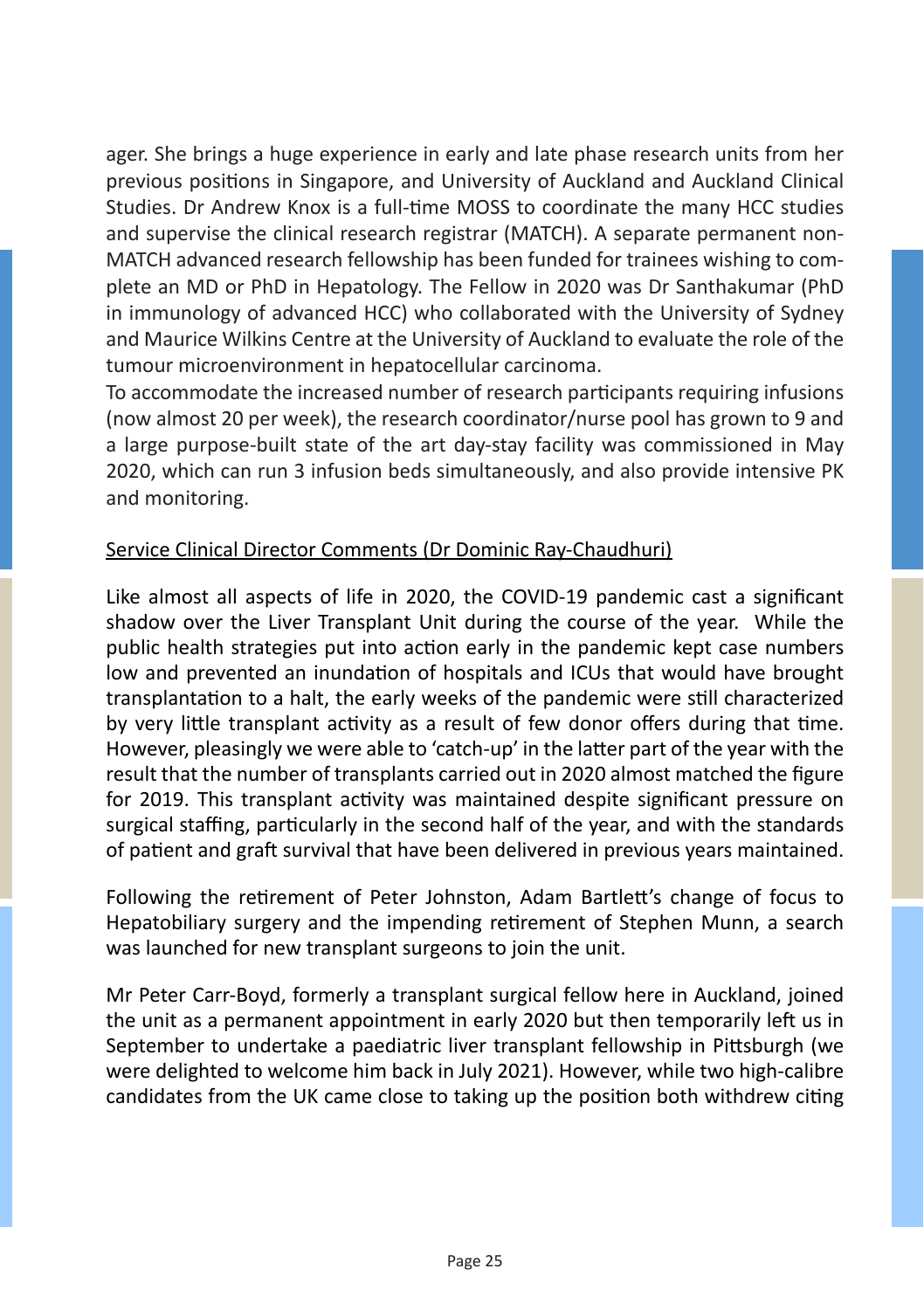the mounting COVID pressure in that country, together with the general difficult of moving countries during a global pandemic, as significant impediments.

Additionally, a plan for Antonio Romano, who took a sabbatical year from his post at The Karolinska Institute to work as a locum transplant surgeon in the unit in 2019, to return for several weeks in 2020, was also rendered impossible by the worsening COVID situation in Sweden.

We were therefore very grateful that Peter Johnston agreed to return to the unit after what proved a very brief retirement from transplant surgery! Special mention should also be made of John McCall's contribution over the last few months. During Peter Carr-Boyd's absence he was the sole paediatric liver transplant surgeon in New Zealand and without him the service could not have continued. Somehow, he endured 10 months of 1 in 1 on-call for paediatric liver transplantation while also participating in the adult liver transplant on-call roster.

The end of 2020 also marked the retirement of Professor Stephen Munn, transplant surgeon and NZLTU Clinical Director. Stephen was instrumental in the forming of the transplant unit in 1997 following his return to New Zealand from the Mayo Clinic in Rochester, USA and served as the Clinical Director of the unit from its inception until he retired. His contribution to the growth and development of the unit cannot be under-estimated and under his sage guidance, it has progressed from carrying out its first liver transplant in 1998 to now approaching its 1000<sup>th</sup> transplant and, more importantly, patient and graft outcomes on a par with the best overseas units. His seemingly limitless experience, knowledge and lateral thinking will be much missed.

As mentioned above, other changes in staffing include Jay Gong, senior pharmacist, left to embark on study for a PhD. He will also be missed but his large shoes have been very ably filled by his replacement, Aaron Fry.

In conclusion, 2020 was not any easy year for anyone, but the excellent outcomes outlined in this report confirm that what has seemed like an endless pandemic has not stood in the way of the delivery of a high quality liver transplant service, and for this I thank the dedication, commitment and expertise of our staff. Although our results are worthy of great pride, the unit remains committed to improving access to transplantation both by exploring strategies to increase the number of organs available for transplantation but also by working hard to ensure that access to transplantation and the organs available is equitable for all New Zealanders.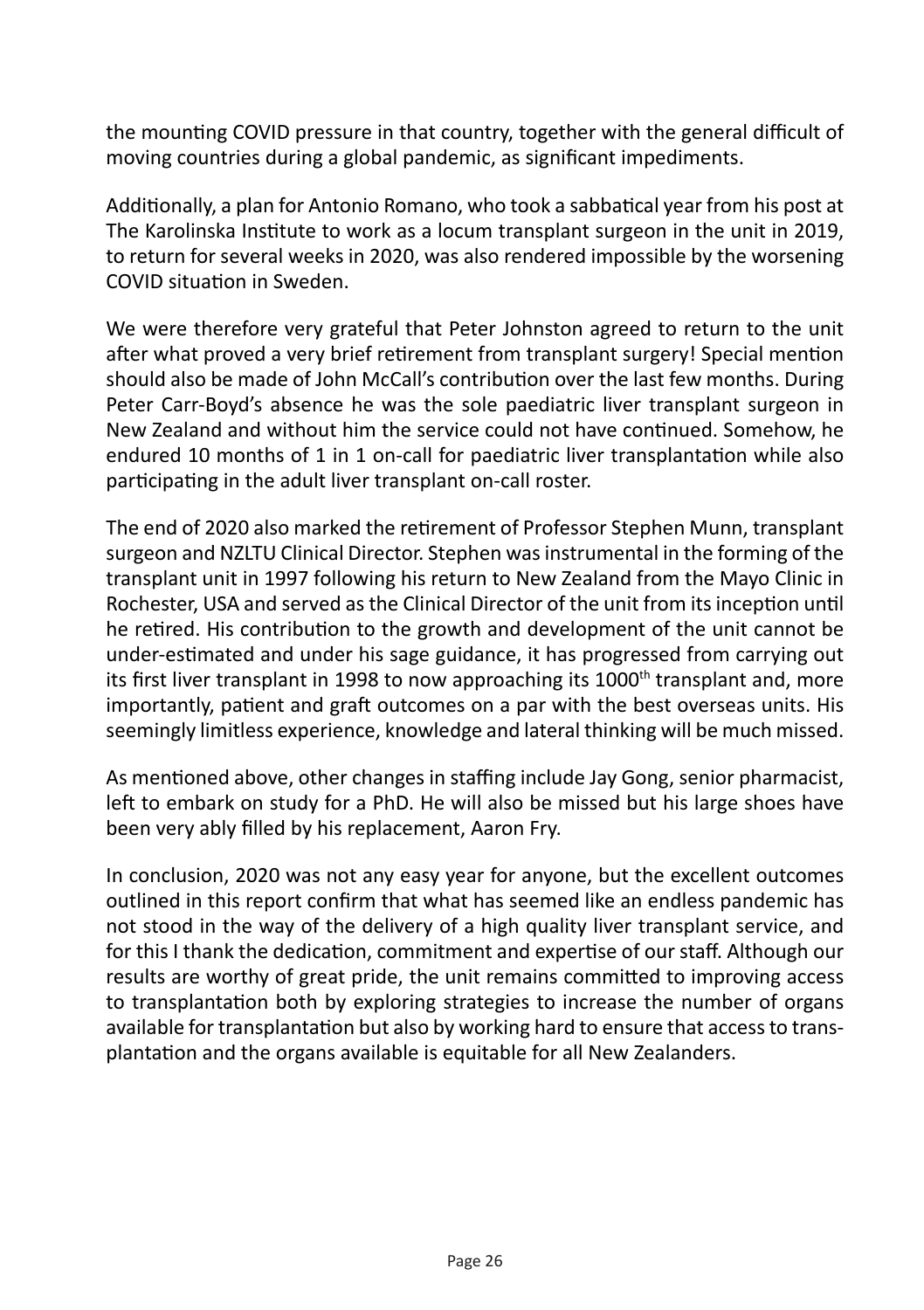## Paedatric Gastroenterology Services Report

## by Professor Andrew Day

#### Clinical Aspects

- Further and ongoing COVID-19 related disruptions, especially in Auckland.
- Embedding of virtual consultations, especially to support outreach services

National Paed GI Network

- Contributions to **FGGNZ**
- Reorganisation of clinical network structure

Collaborative Research Studies (two examples of various national and international studies)

• TransTasman Programme to develop and establish a paediatric module for CCCare Assessment of consistency of baseline testing at diagnosis of IBD across a cohort of 100 children: manuscript arising under review

New Initiatives

- Development of PaEDiatric Australasian Gastroenterology REsearch Network (PEDAGREE) in 2021: ready to launch in 2022
- Submissions to Pharmac on relevant topics. One successful outcome was listing of Dulcolax SP drops for problematic constipation.

**Education** 

- CIRTA 2021 conducted very successfully as hybrid conference in July 2021
- Contributions to other meetings (e.g. NZSG meetings)

**Other** 

- Dr Simon Chin and Dr Alison Wesley nominated for Life Membership of NZSG
- Dr Rob Lopez commenced role at Starship in February 2021
- Contributions to patient focused groups such as Coeliac NZ and Crohn's Colitis NZ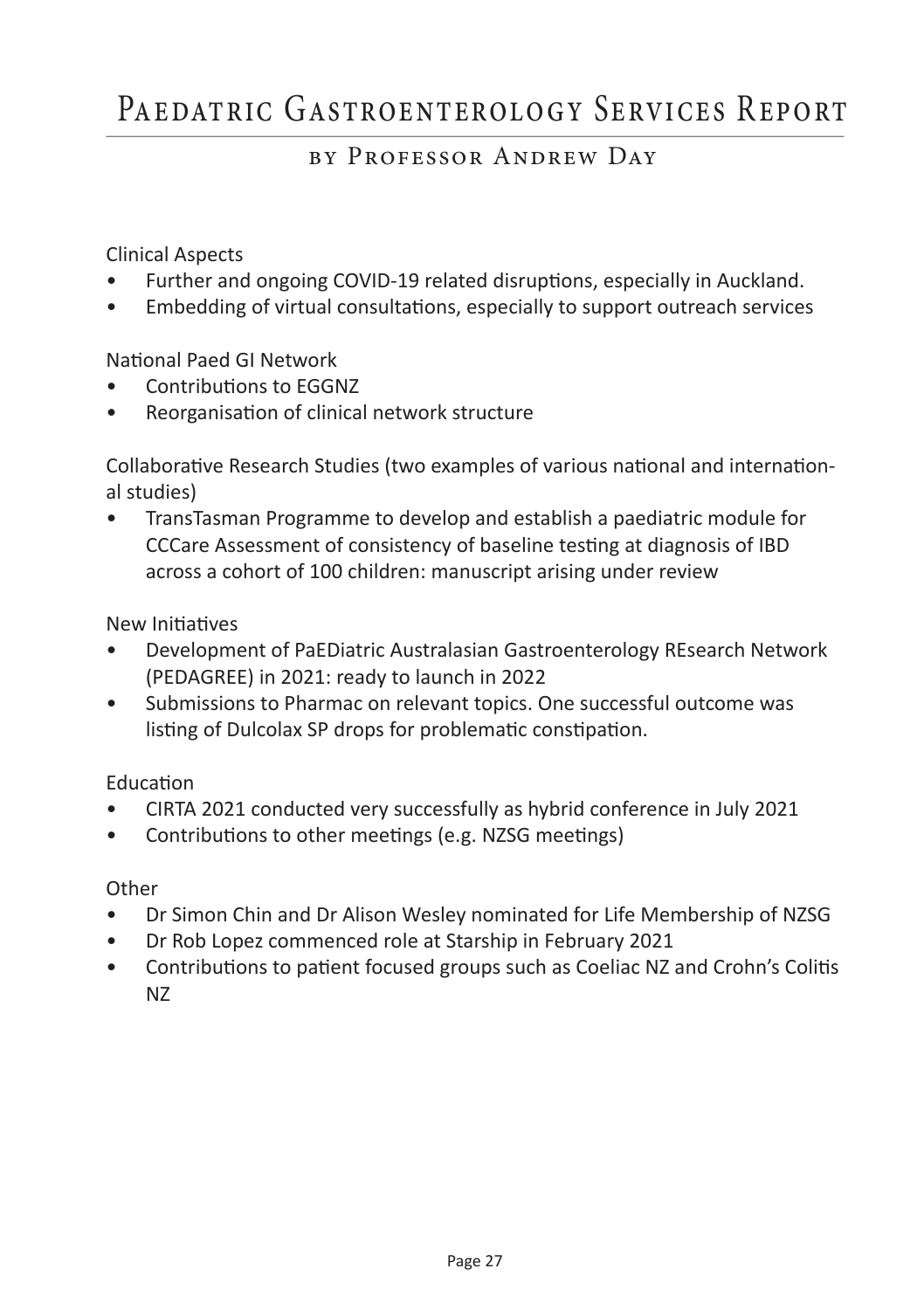## National Intestinal Failure and Rehabilitation Service Report (NZ-NIFRS)

## by Dr Amin Roberts

### Personnel

- Rebecca Coggins (from the Waitemata NST) now the Adult NIFRS co-ordinator while Briar McLeod is on secondment to another role
- Ruchika Tandon joined us in a new role as NIFRS Pharmacist. Ruchika also works as a senior pharmacist within Starship

#### National Clinical Network

- National Guidance document on Intestinal Failure now completed (web-based, available via the Starship Clinical Guidelines website, feedback welcome)
	- Paediatric sections completed
	- Small section of adult guidelines remain incomplete (team working on these)

### Education Day & CME

- Two Webinars held this year
- Next webinar planned for April 2022 (topic TBC)
- Next face-to-face Education Day will be held in 2023

CIRTA 2021 (Congress of the Intestinal Rehabilitation & Transplant Association)

- Successful Hybrid format Conference held June 30 July 2
- Modest profit made despite format and current environment/restrictions
- Thank you to all those who attended from NZ!

New initiatives / Future directions

- Upgrade to web-based Dendrite database in progress ongoing
- Development of credentialing guidelines for IVN/PN prescribing in NZ

Research collaboration

- NZ-NIFRS Largest contributor to the pilot International Paediatric IF Registry study in 2019/2020
- Registry now up and running since early 2021 (we hope to start contributing once ethics has been obtained)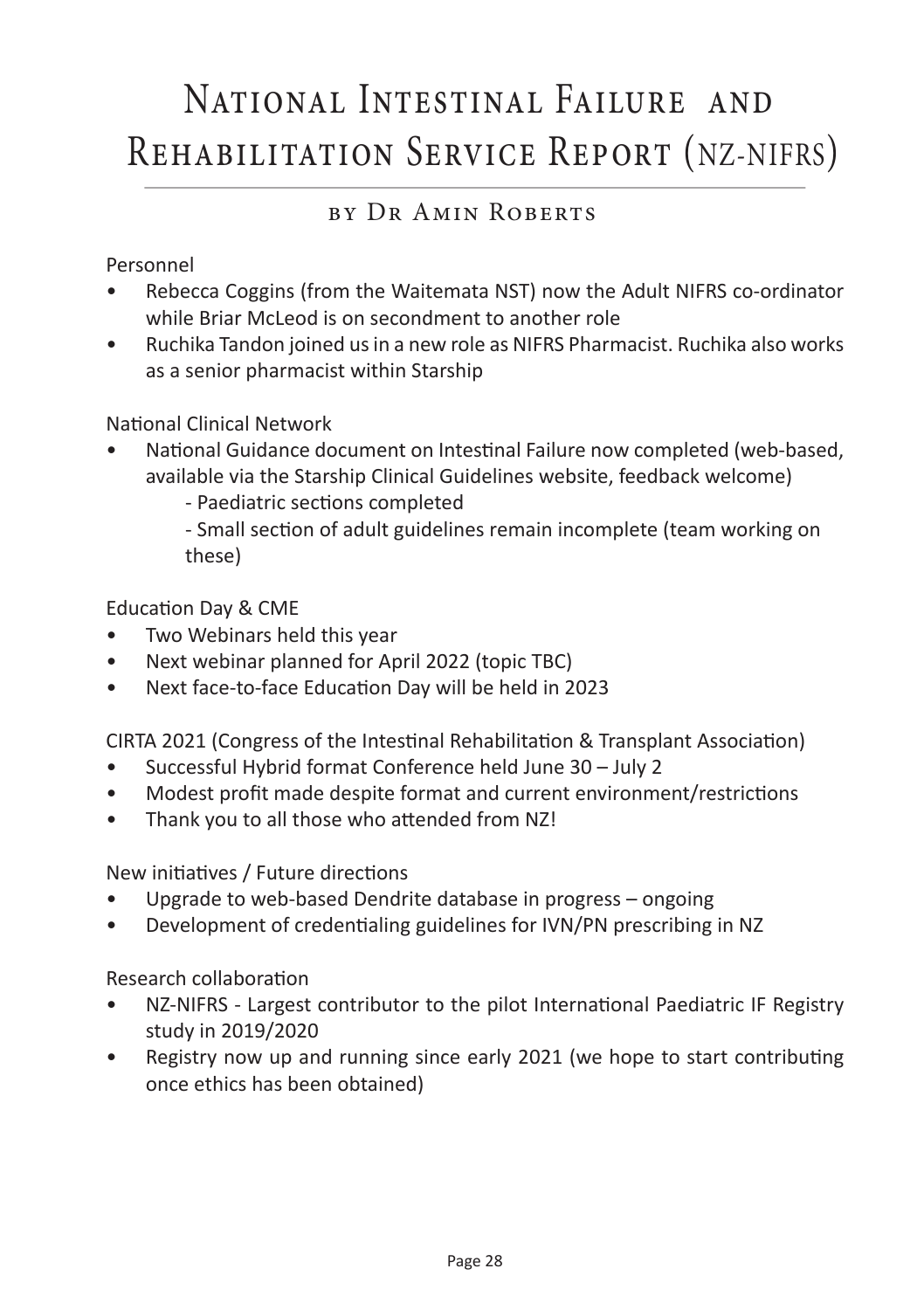## Aotearoa NZ ATS Report

### by Dr Derek luo

- Derek Luo took over the role as chair of the Aotearoa NZ Advanced Training Subcommittee from 19th November 2020.
- We welcome Henry Wei and Chris Graddon (trainee representatives) who have joined the committee this year
- There are 21 accredited core training posts (adult gastroenterology).
- No new sites have been accredited this year.
- We will have 24 adult and one paediatric trainee supervised this year.
- Two new trainees have been appointed; one adult and one paediatric.
- Zero trainees on "trainee in difficulty" pathway.
- One new trainee post under consideration Liver Research registrar
- Gastroenterology Core Curriculum under review with the RACP Advanced Training Committee.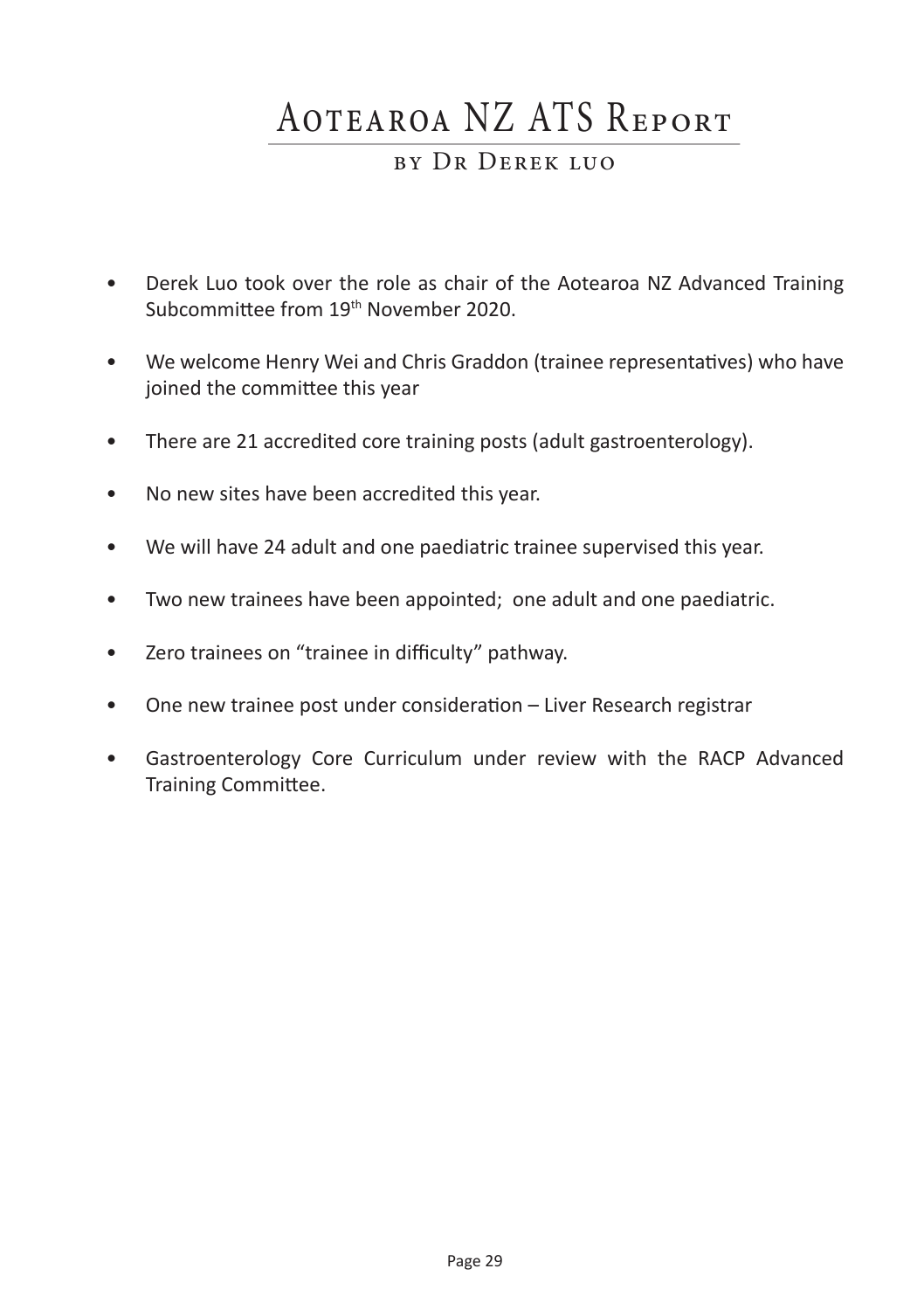## NZ Conjoint Committee Report

## by Dr Marianne Lill

#### **Committee Objectives**

The New Zealand Conjoint Committee for the Recognition of Training in Gastrointestinal Endoscopy (NZCCRTGE) is a New Zealand body compromising representation from the Royal Australasian College of Physicians (RACP), the Royal Australasian College of Surgeons (RACS) and the New Zealand Society of Gastroenterology (NZSG). The Committee provides recognition of training undertaken in New Zealand in gastroscopy, colonoscopy and ERCP procedures within the confines of a set standard of guidelines. The Committee strives to keep these guidelines up to date and aligned with similar guidelines in Australia so that reciprocal recognition of training can occur.

| Year  | <b>RACP</b>    | <b>RACS</b>  | Total  |
|-------|----------------|--------------|--------|
| 2002  | 8              | 26           | 34     |
| 2003  | $\mathbf{1}$   | 4            | 5      |
| 2004  | 28             | 27           | 55     |
| 2005  | 5              | 4            | 9      |
| 2006  | 16             | 11           | 27     |
| 2007  | 9              | 10           | 19     |
| 2008  | 5              | 8            | 13     |
| 2009  | 5              | 4            | 9      |
| 2010  | 4              | 6            | 10     |
| 2011  | 8              | 6            | 14     |
| 2012  | 4              | 6            | $10\,$ |
| 2013  | 12             | 3            | 15     |
| 2014  | 4              | $\mathbf{1}$ | 5      |
| 2015  | $\overline{7}$ | 12           | 19     |
| 2016  | 14             | 11           | 25     |
| 2017  | 19             | 15           | 34     |
| 2018  | $\overline{7}$ | 9            | 16     |
| 2019  | 12             | 3            | 15     |
| 2020  | 5              | 6            | 11     |
| 2021  | 6              | 5            | 11     |
| Total | 179            | 177          | 356    |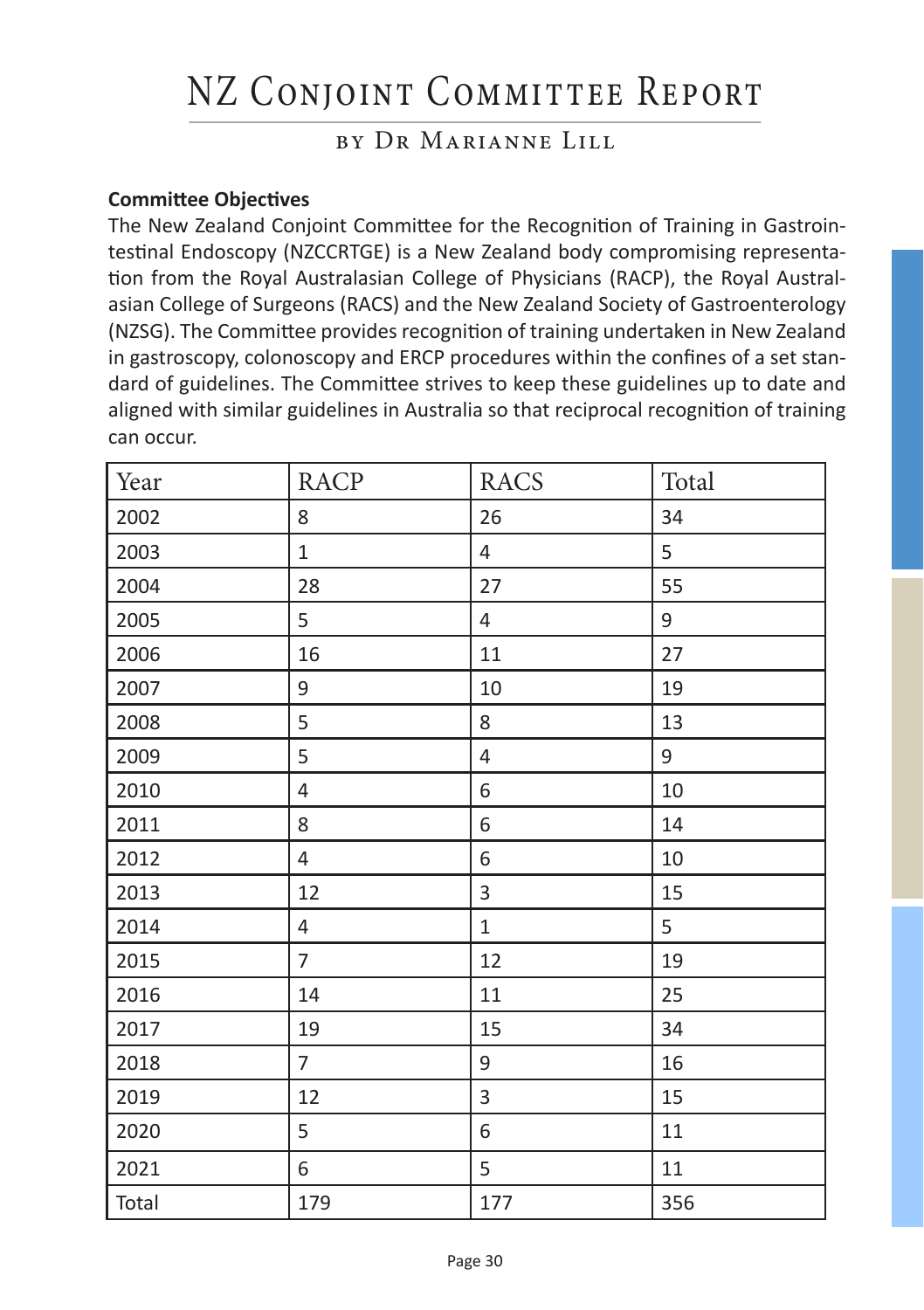#### **Assessment Outcomes**

The previous table is an outline of the number and type of Fellows recognised by the Conjoint Committee since December 2002.

#### **Conjoint Executive Committee Composition and Terms of Office**

The Conjoint Executive Committee consists of two representatives from each of RACS, RACP and NZSG. The current Committee consists of the following members

| Parent Body            | Member              | <b>Current Term</b> |
|------------------------|---------------------|---------------------|
| Chairperson (RACS rep) | Dr Marianne Lill    | June 2015 -         |
| Secretary (RACP rep)   | Dr Alasdair Patrick | June 2015-          |
| RACP rep               | Dr Richard Stein    | June 2015-          |
| NZSG rep               | Mr Bevan Jenkins    | October 2019-       |
| RACS rep               | Mr Rowan French     | June 2015-Aug 2021  |
| NZSG rep               | Dr Rees Cameron     | March 2017-         |

The management of the Committee is under the control of the six (6) members of the Executive Committee who are comprised as such:

- Two members must be proposed by the RACP who must both be physicians, including one from a provincial centre.
- Two members must be proposed by the NZSG one of whom must be a physician and one of whom must be a surgeon.
- Two members must be proposed by the RACS who must both be surgeons, including one from a provincial centre.

Mr Rowan French offered his resignation. The Committee offered thanks for his contribution. A replacement is being sought.

#### **Financial Status**

The Financial Report for the year ending 31 March 2021 records a total income of \$7,300 and a total expenditure of \$4,462, resulting in a profit of \$2,838. The fund overall as of 31 March 2021 has a balance of \$16,563.

| Financial year                         | Total Income \$ | Total Expendi-<br>ture \$ | Surplus/(Deficit)\$ | Overall fund<br>balance at year<br>end \$ |
|----------------------------------------|-----------------|---------------------------|---------------------|-------------------------------------------|
| 1 April 2013 - 31<br>March 2014        | 4.200           | 1,620                     | 2,580               | 12.410                                    |
| 1 April 2014 - 31<br><b>March 2015</b> | 2.800           | 2,271                     | 529                 | 12.939                                    |

#### **Comparison to previous financial years:**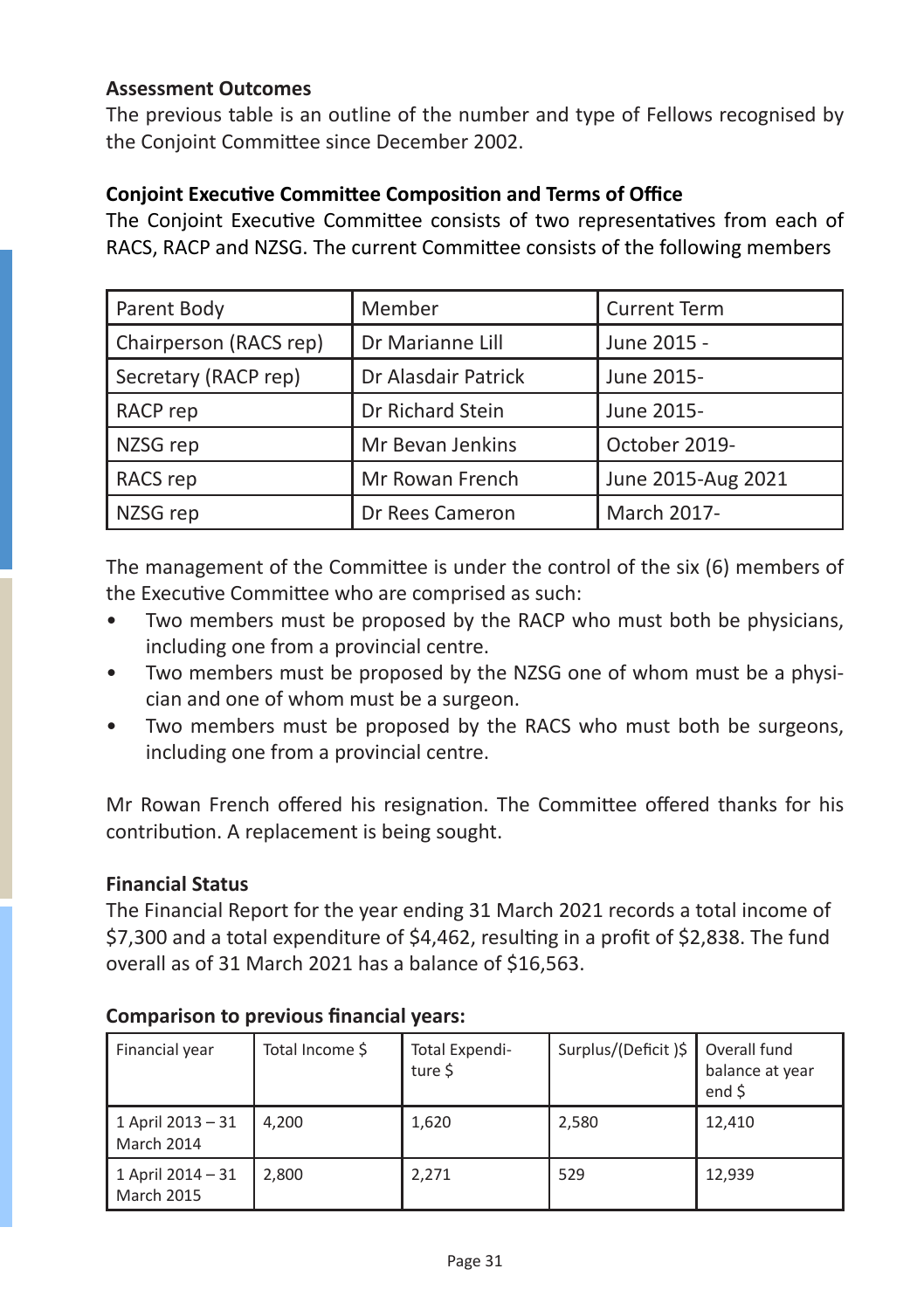| 1 April 2015 - 31<br><b>March 2016</b> | 5,000 | 743    | 4,257    | 17,196 |
|----------------------------------------|-------|--------|----------|--------|
| 1 April 2016 - 31<br><b>March 2017</b> | 5,800 | 2,197  | 3,603    | 20,800 |
| 1 April 2017 - 31<br><b>March 2018</b> | 6.600 | 9,133  | (2,533)  | 18.267 |
| 1 April 2018 - 31<br><b>March 2019</b> | 3,800 | 10,073 | (6, 273) | 11,994 |
| 1 April 2019-31<br><b>March 2020</b>   | 4,100 | 2,369  | 1,731    | 13,725 |
| 1 April 2020 - 31<br><b>March 2021</b> | 7,300 | 4,462  | 2,838    | 16,563 |

#### **Progress since the last Report**

The following is a summary of the completion of activities listed in the annual report last year as being in progress:

- Online register of recognised practitioners is running and contains 81 practitioners.
- Application process is now online.
- Referee reports are now online.
- The update to criteria for recognition of training has been introduced, with agreement from NZSG, NZBIGS and RACP.
- The ANZ Conjoint DOPS for gastroscopy and colonoscopy are in use for applications. This has been introduced formally as a requirement in Australia too from 2022.
- Experienced Practitioner Pathway has been introduced and the first applications processed.
- International Pracitioner Pathway has been introduced and the first applications processed.
- SOLA based logbooking is now accepted and the first application has been processed.
- The first nurse endoscopist application has been processed.
- A new recognition certificate has been designed and will be issued to applicants from 2021 onward (awaiting approval from RACP).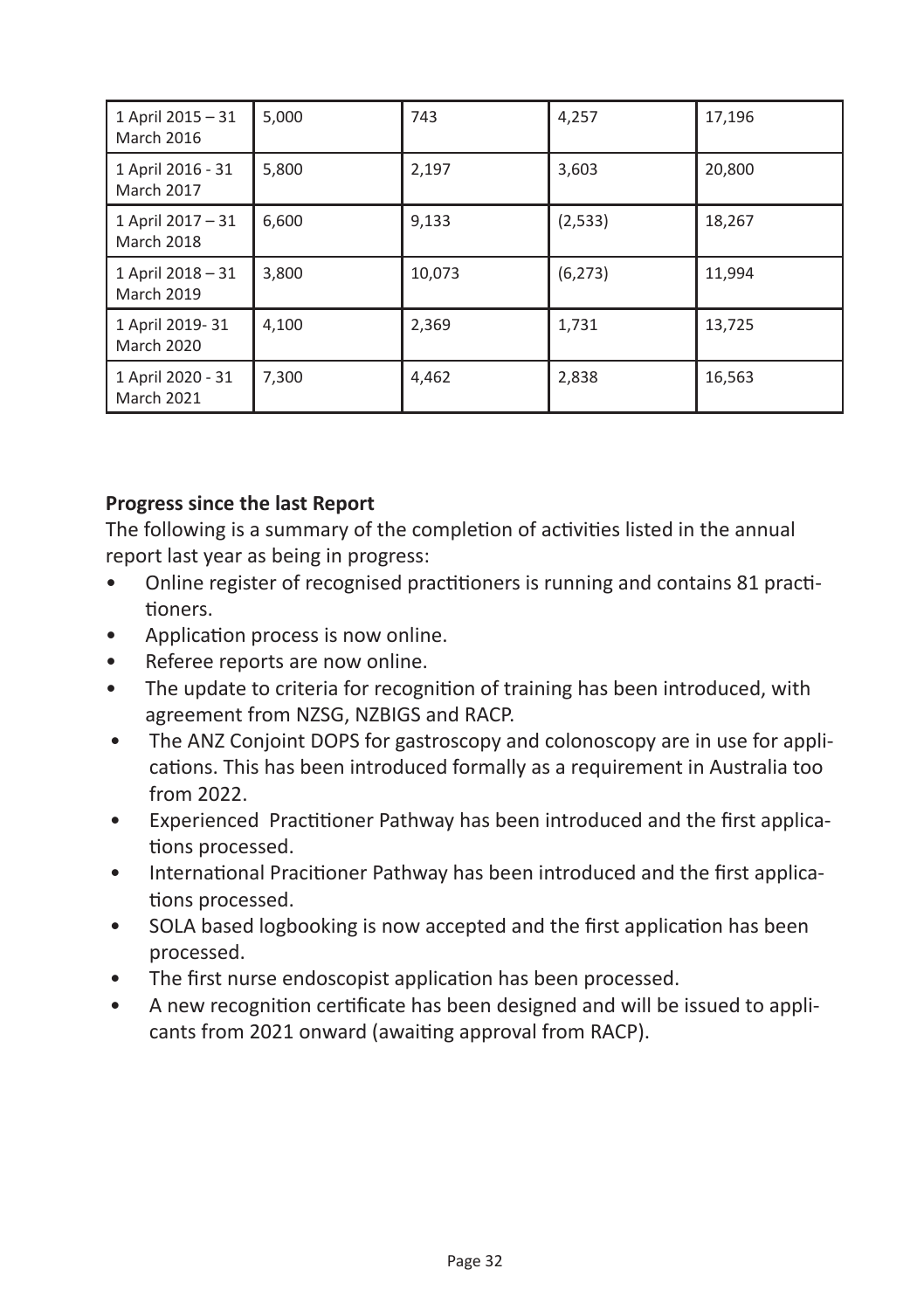### **Current Activities and Issues**

The following is a summary of current activities in progress, and issues that need to be addressed:

- DOPyS and DOPS for ERCP have been developed, consulted and sent to the societies fro ratification. Currently these are on track for introduction in early 2022 (awaiting agreement from GESA, GSA and ANZHPBA).
- A further update to the recognition of training criteria has been drafted and is under consultation. This includes
	- introduction to DOPS and ERCP and DOPyS as a requirement
	- Paediatric endoscopy
	- Capsule endoscopy
	- EPP and IPP for ERCP
- ProVation based logging has been tested in advance of becoming required for trainees starting in January 2022. Simple Education is need for both trainees and supervisors.
- Plans are underway for development of the New Zealand Endoscopy Dashboard, with conceptual support indicated from the Ministry of Health. This would allow contemporary ProVation based KPI logging for trainees and practitioners accessible via the dashboard.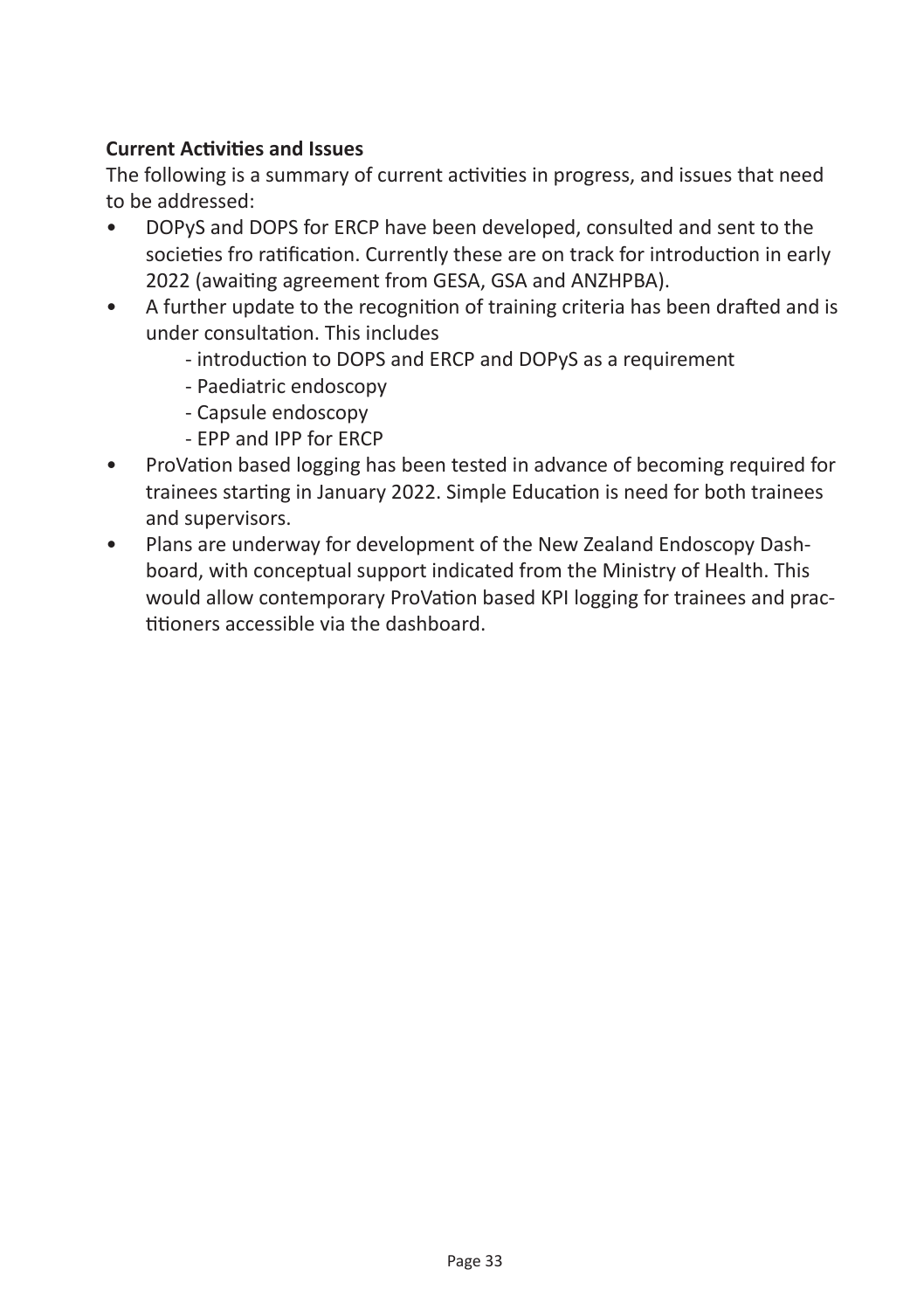## NZ CONJOINT COMMITTEE FINANCIAL STATEMENT

### FOR THE YEAR ENDED 31 MARCH 2021

## **Compilation Report**

#### **NZ Committee for Recognition of Training in Gastrointestinal Endoscopy For the year ended 31 March 2021**

Compilation Report to the Board of NZ Committee for Recognition of Training in Gastrointestinal Endoscopy.

#### **Scope**

On the basis of information provided and in accordance with Service Engagement Standard 2 Compilation of Financial Information, we have compiled the financial statements of NZ Committee for Recognition of Training in Gastrointestinal Endoscopy for the year ended 31 March 2021.

These statements have been prepared in accordance with the accounting policies described in the Notes to these financial statements.

#### **Responsibilities**

The Board are solely responsible for the information contained in the financial statements and have determined that the  $S_1$ Purpose Reporting Framework used is appropriate to meet your needs and for the purpose that the financial statements w prepared.

The financial statements were prepared exclusively for your benefit. We do not accept responsibility to any other person fo contents of the financial statements.

#### **No Audit or Review Engagement Undertaken**

Our procedures use accounting expertise to undertake the compilation of the financial statements from information you provided. Our procedures do not include verification or validation procedures. No audit or review engagement has been performed and accordingly no assurance is expressed.

#### **Independence**

We have no involvement with NZ Committee for Recognition of Training in Gastrointestinal Endoscopy other than for the preparation of financial statements and management reports and offering advice based on the financial information provided.

#### **Disclaimer**

We have compiled these financial statements based on information provided which has not been subject to an audit or revi engagement. Accordingly, we do not accept any responsibility for the reliability, accuracy or completeness of the compiled financial information contained in the financial statements. Nor do we accept any liability of any kind whatsoever, includin liability by reason of negligence, to any person for losses incurred as a result of placing reliance on these financial statemer

MTM Accounting Limited Chartered Accountants Floor 3 191 Thorndon Quay Wellington

<u> Albanya di Barat di Barat di Barat di Barat di Barat di Barat di Barat di Barat di Barat di Barat di Barat di</u>

Dated: 23 September 2021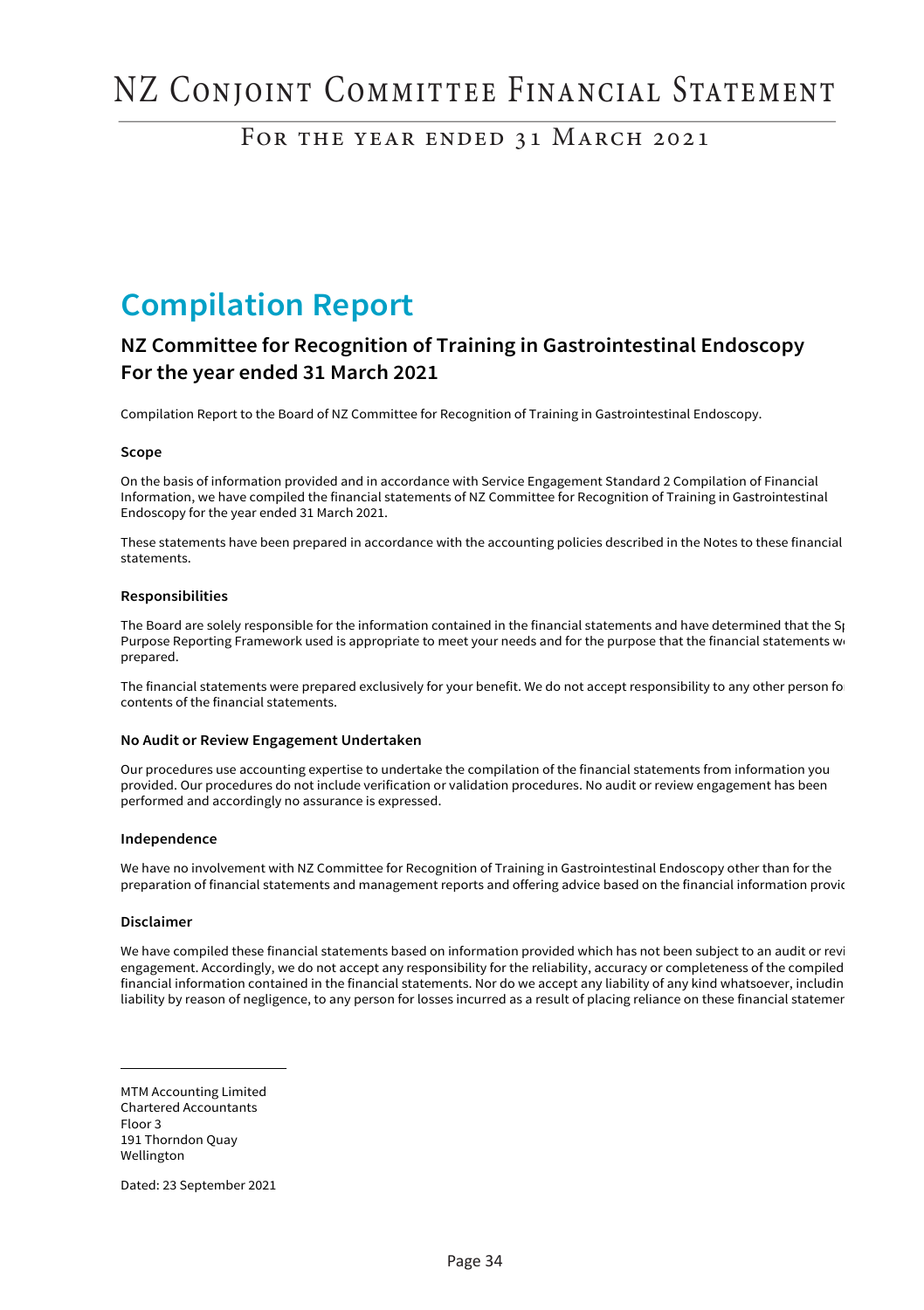## **Statement of Profit or Loss**

### **NZ Committee for Recognition of Training in Gastrointestinal Endoscopy For the year ended 31 March 2021**

|                                    | <b>NOTES</b> | 2021  |
|------------------------------------|--------------|-------|
| <b>Trading Income</b>              |              |       |
| Subscriptions                      |              | 7,250 |
| Admin Fee JAG/GESA recognition     |              | 50    |
| <b>Total Trading Income</b>        |              | 7,300 |
| <b>Gross Profit</b>                |              | 7,300 |
| <b>Total Income</b>                |              | 7,300 |
| <b>Expenses</b>                    |              |       |
| <b>Accounting &amp; Consulting</b> |              | 863   |
| <b>Bank Fees</b>                   |              | 48    |
| Insurance                          |              | 1,449 |
| Secretariat Support                |              | 1,770 |
| Subscriptions                      |              | 332   |
| <b>Total Expenses</b>              |              | 4,462 |
| Profit (Loss) for the Year         |              | 2,838 |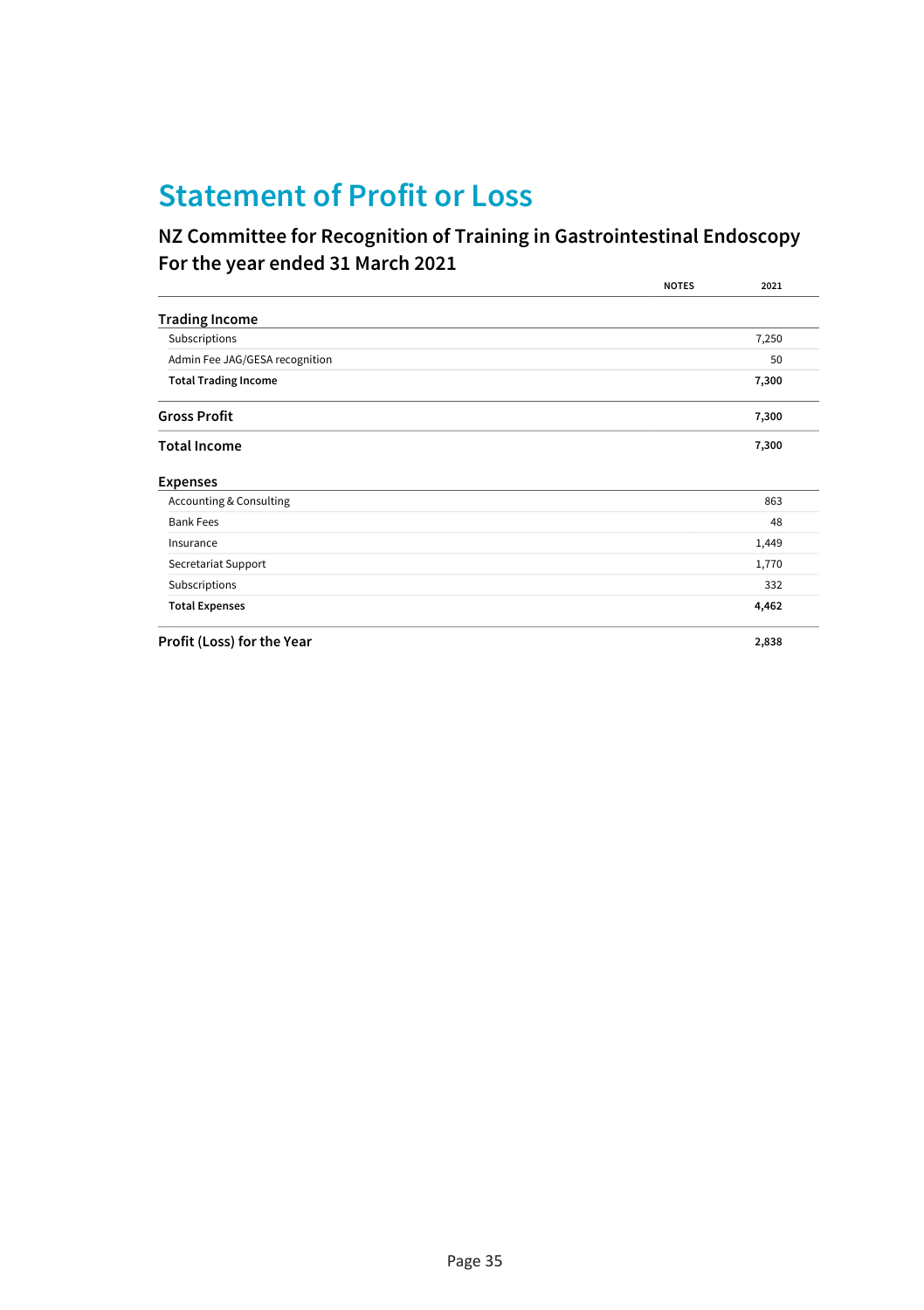## **Balance Sheet**

### **NZ Committee for Recognition of Training in Gastrointestinal Endoscopy As at 31 March 2021**

|                                  | <b>NOTES</b> | 31 MAR 2021 | 31 |
|----------------------------------|--------------|-------------|----|
| <b>Assets</b>                    |              |             |    |
| <b>Current Assets</b>            |              |             |    |
| <b>Cash and Bank</b>             |              |             |    |
| <b>BNZ Bank Account</b>          |              | 8,877       |    |
| <b>Total Cash and Bank</b>       |              | 8,877       |    |
| Prepayments                      |              | 1,692       |    |
| <b>Total Current Assets</b>      |              | 10,569      |    |
| <b>Non-Current Assets</b>        |              |             |    |
| Intangibles                      | 3            | 7,763       |    |
| <b>Total Non-Current Assets</b>  |              | 7,763       |    |
| <b>Total Assets</b>              |              | 18,331      |    |
| <b>Liabilities</b>               |              |             |    |
| <b>Current Liabilities</b>       |              |             |    |
| Trade and Other Payables         |              | 1,768       |    |
| <b>Total Current Liabilities</b> |              | 1,768       |    |
| <b>Total Liabilities</b>         |              | 1,768       |    |
| <b>Net Assets</b>                |              | 16,563      |    |
| <b>Equity</b>                    |              |             |    |
| <b>Retained Earnings</b>         |              | 16,563      |    |
| <b>Total Equity</b>              |              | 16,563      |    |
|                                  |              |             |    |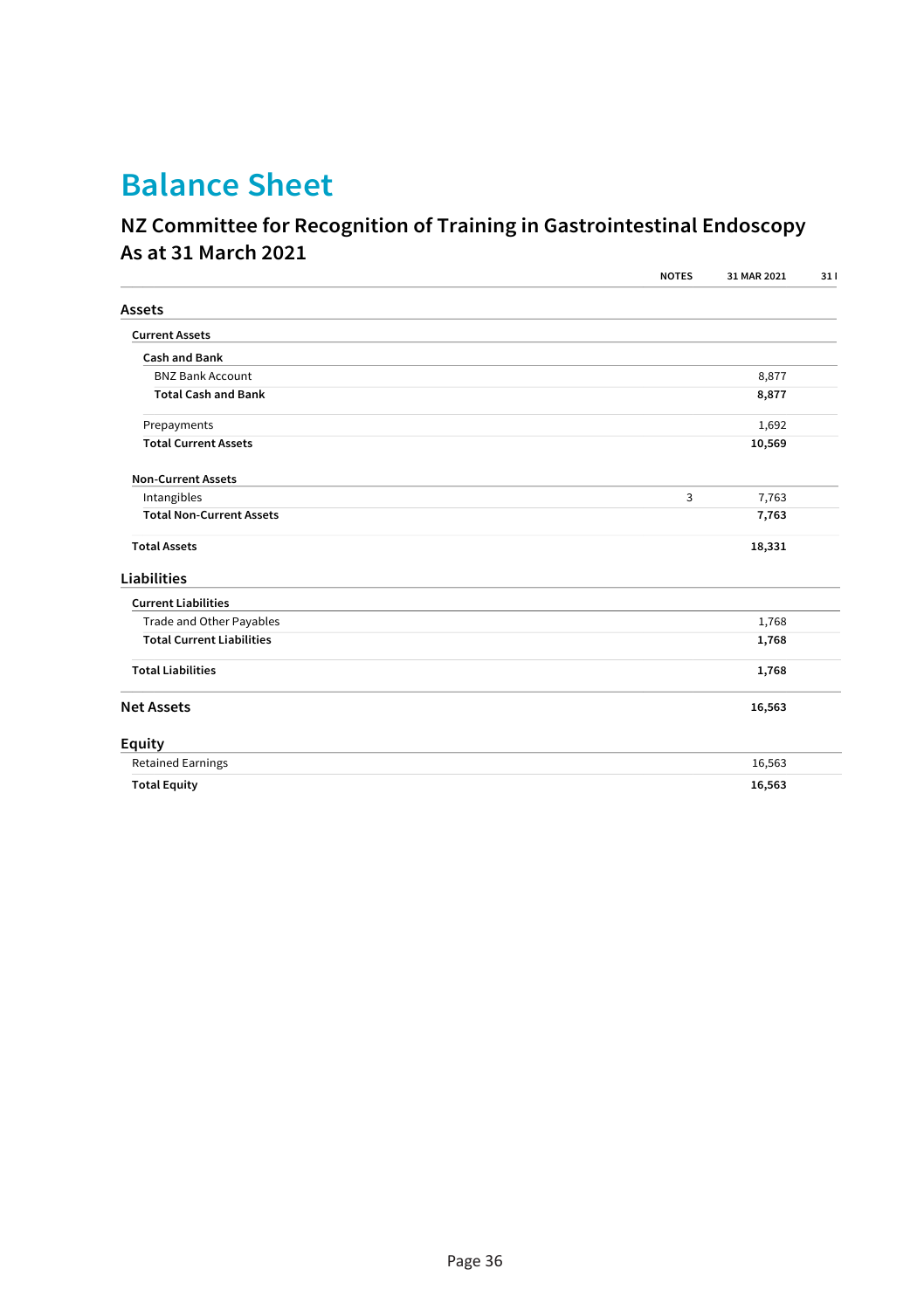## **Statement of Changes in Equity**

### **NZ Committee for Recognition of Training in Gastrointestinal Endoscopy For the year ended 31 March 2021**

|                        | 2021   | 2020   |
|------------------------|--------|--------|
| Equity                 |        |        |
| Opening Balance        | 13,725 | 11,994 |
| Increases              |        |        |
| Profit for the Period  | 2,838  | 1,731  |
| <b>Total Increases</b> | 2,838  | 1,731  |
| <b>Total Equity</b>    | 16,563 | 13,725 |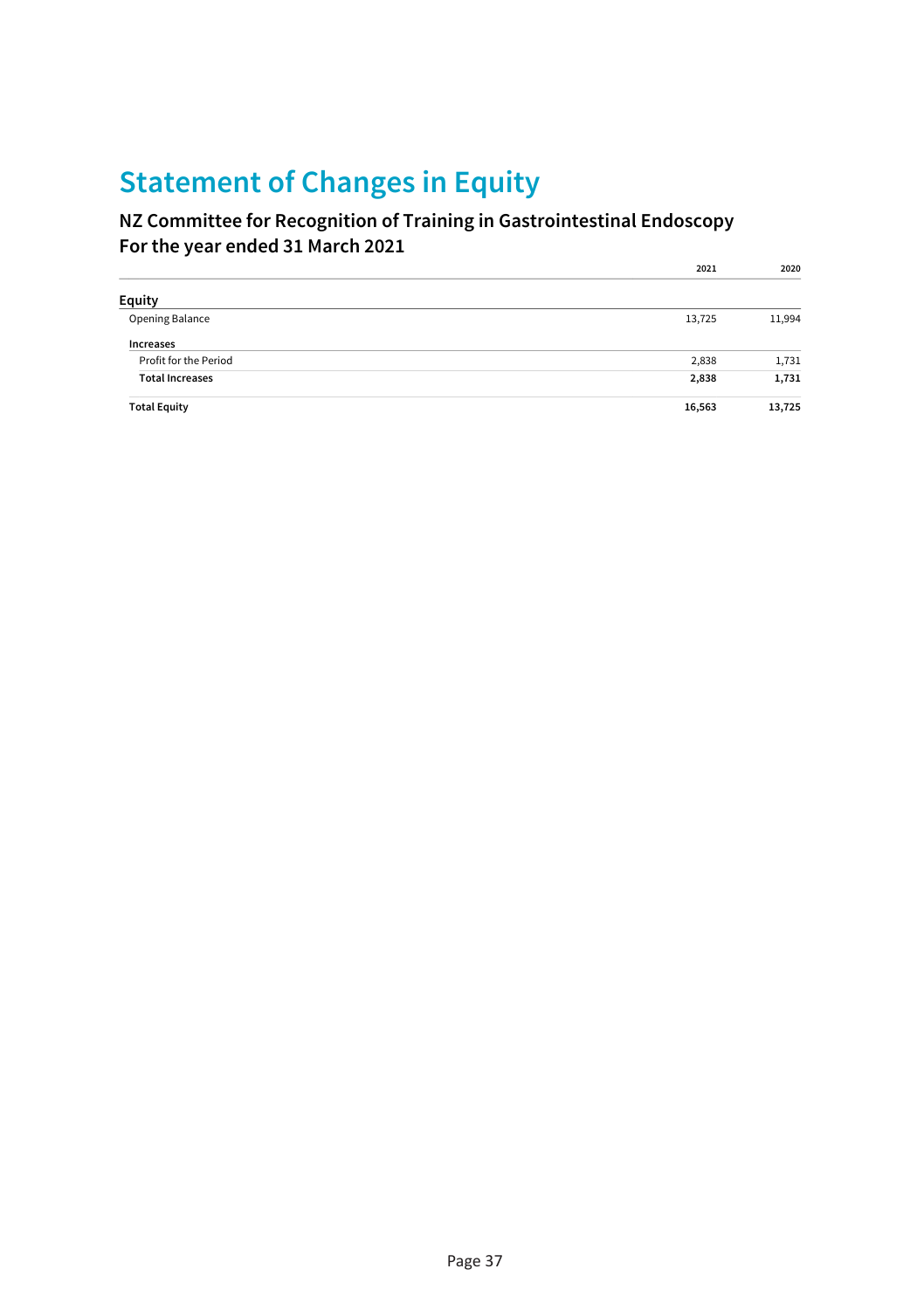## **Notes to the Financial Statements**

#### **NZ Committee for Recognition of Training in Gastrointestinal Endoscopy For the year ended 31 March 2021**

#### **1. Reporting Entity**

The financial statements presented here are for NZ Committee for Recognition of Training in Gastrointestinal Endoscopy Incorporated, a separate legal entity.

NZ Committee for Recognition of Training in Gastrointestinal Endoscopy is an incorporated society registered under the Incorporated Societies Act 1908.

This special purpose financial report was authorised for issue in accordance with a resolution of members dated 23 September 2021.

#### **2. Statement of Accounting Policies**

#### **Basis of Preparation**

These special purpose financial statements have been prepared in accordance with the Tax Administration (Financial Statements) Order 2014.

The financials statements have been prepared on a historical cost basis, except as noted otherwise below. The information is presented in New Zealand dollars.

#### **Historical Cost**

These financial statements have been prepared on a historical cost basis. The financial statements are presented in New Zealand dollars (NZ\$) and all values are rounded to the nearest NZ\$, except when otherwise indicated.

#### **Changes in Accounting Policies**

There have been no changes in accounting policies. Polices have been applied on a consistent basis with those of the previous reporting period.

#### **Income Tax**

Income tax is accounted for using the taxes payable method. The income tax expense in profit or loss represents the estimated current obligation payable to Inland Revenue in respect of each reporting period after adjusting for any variances between estimated and actual income tax payable in the prior reporting period.

#### **Goods and Services Tax**

The entity is not registered for GST. Therefore all amounts are stated inclusive of GST.

|                                | 2021  | 2020 |
|--------------------------------|-------|------|
| 3. Intangible Assets           |       |      |
| Website                        | 7.763 |      |
| <b>Total Intangible Assets</b> | 7.763 |      |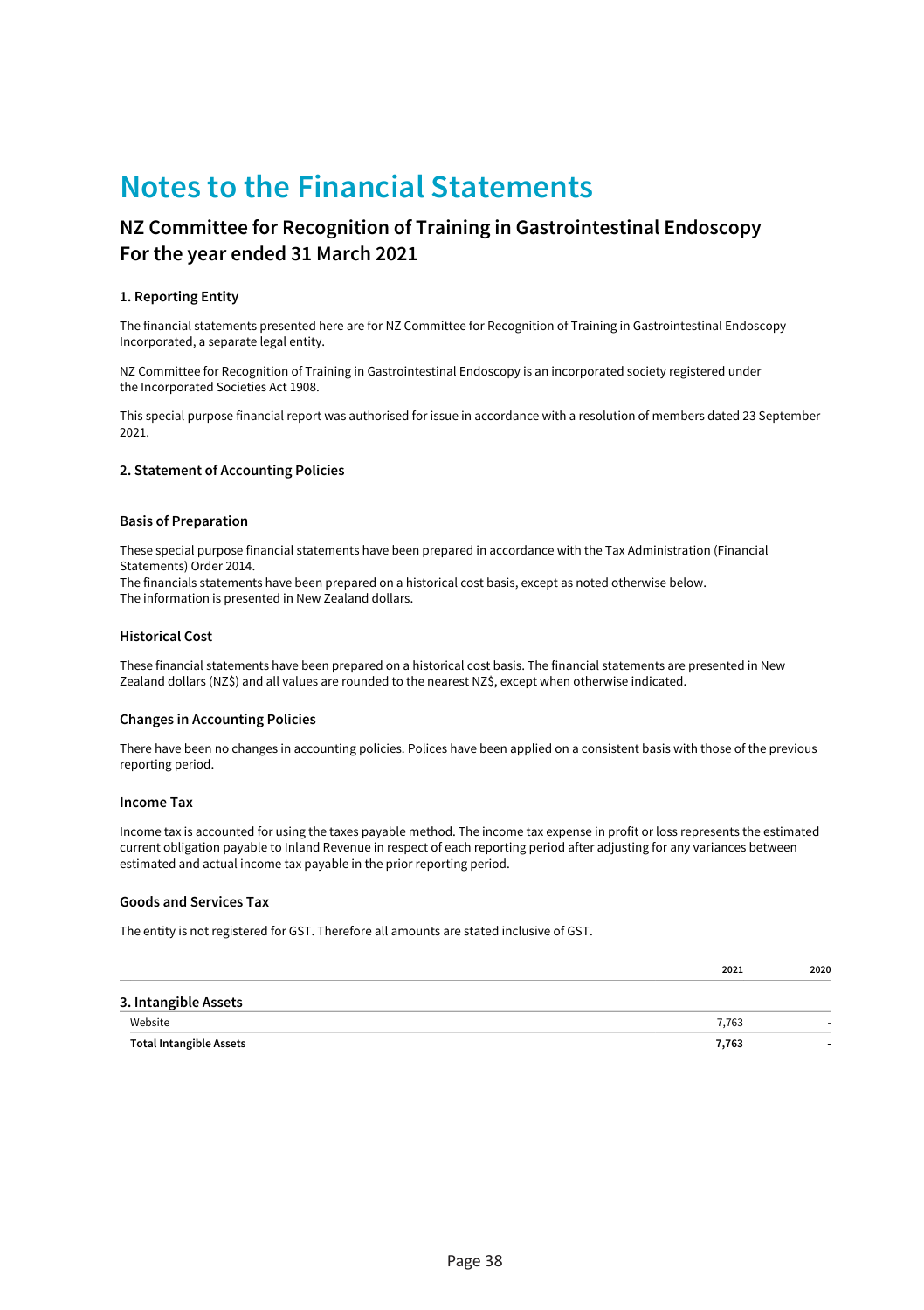|                                                        | 2021           | 2020  |
|--------------------------------------------------------|----------------|-------|
| 4. Income Tax Expense                                  |                |       |
| Net Income for the Year per Financial Statements       |                |       |
| <b>Current Year Earnings</b>                           | 2,838          | 1,731 |
| Total Net Income for the Year per Financial Statements | 2,838          | 1,731 |
| <b>Additions to Taxable Profit</b>                     |                |       |
| Non-Deductible Expenses                                | 4.462          | 2,369 |
| <b>Total Additions to Taxable Profit</b>               | 4,462          | 2,369 |
| <b>Deductions from Taxable Profit</b>                  |                |       |
| Non-taxable income                                     | 7.300          | 4,100 |
| <b>Total Deductions from Taxable Profit</b>            | 7,300          | 4,100 |
| Taxable Profit                                         | ÷              |       |
| Tax Payable at 33%                                     |                |       |
| <b>Deductions from Tax Payable</b>                     |                |       |
| Dividend Imputation Credits                            |                |       |
| Resident Withholding Tax Paid                          |                |       |
| <b>Provisional Tax Paid</b>                            | ÷              |       |
| <b>Total Deductions from Tax Payable</b>               | $\overline{a}$ |       |
| Income Tax Payable (Refund Due)                        |                |       |

#### **5. Related Parties**

The NZ Society of Gastroenterology Incorporated is a related party and pays expenses and receives income on behalf of NZ Committee for Recognition of Training in Gastrointestinal Incorporated.

#### **6. Contingent Liabilities**

There are no contingent liabilities at balance date. (2020: none).

#### **7. Capital Commitments**

There are no capital commitments at balance date. (2020: none).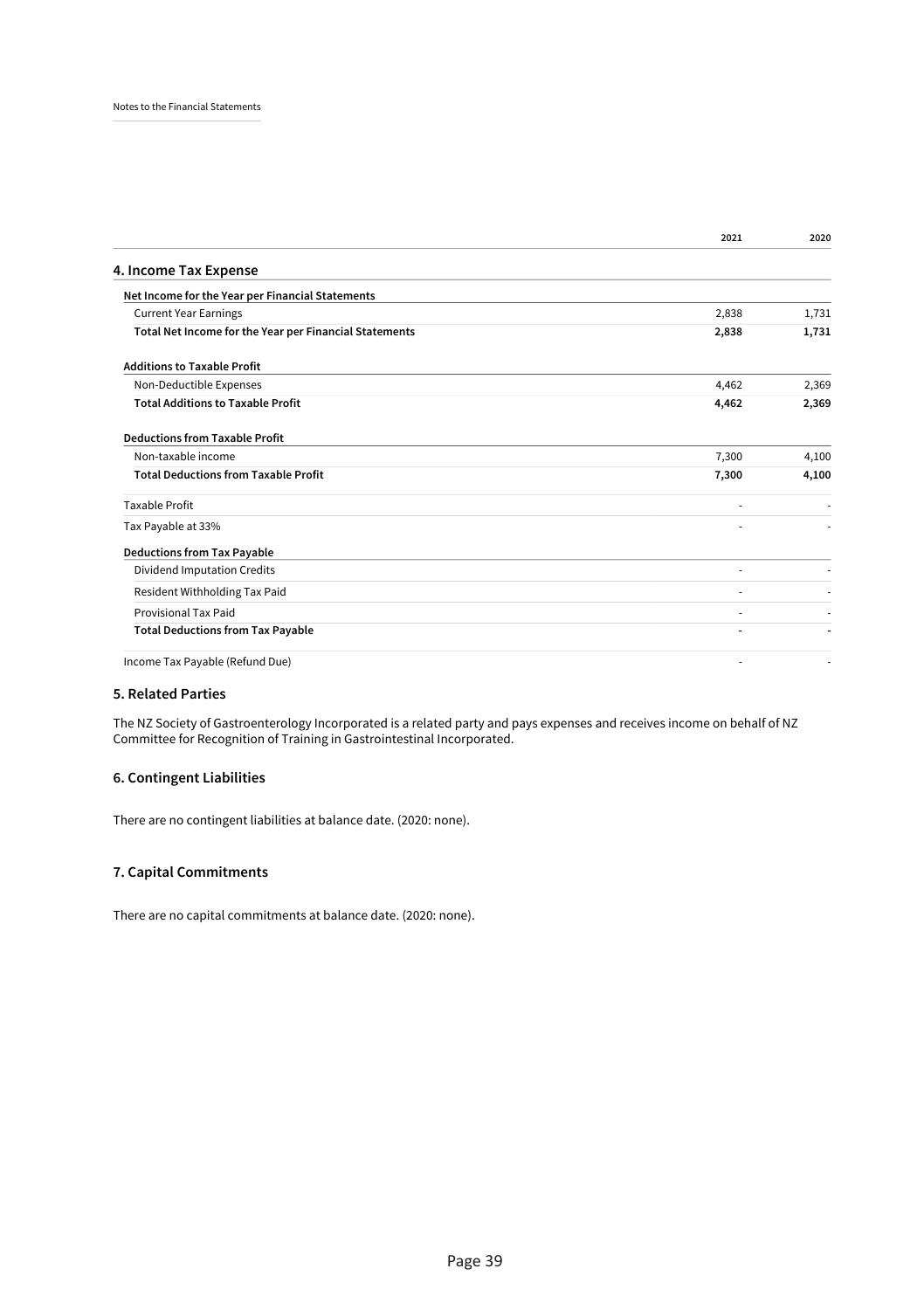## National Bowel Cancer Working Group

### by Dr Teresa Chalmers-Watson

The NBCWG has met 3 times virtually in 2021. There have been several streams of work that are progressing.

- 1. Bowel Cancer QPI Recalculation: This second round of the Quality Performance Indicators for colorectal cancer management in NZ has now been completed and is at present being formatted for publication on the Ministry of Health website and distribution to the DHBs. These show that there has been a significant improvement in 90 day postoperative mortality for elective colonic resection and for combined Urgent and elective colorectal cancer surgery. There remains a worse outcome for Māori and Pacific people with respect to diagnosis of CRC after presentation at the Emergency Department.
- 2. Revising Surveillance Recommendations for Category 2 Family History: With the completion of the national roll out of the NBSP the NBCWG and the NBSP have been working with representatives of the appropriate professional societies and organisations to revise the recommendations regarding surveillance for individuals with a 'Category 2' family history of CRC to ensure that those who could have their follow up in the context of the NBSP are routed into that stream rather than continuing to have surveillance colonoscopy once they reach NBSP screening age.
- 3. Supporting the FIT for Symptomatic Pilot: The pilot for FIT testing of patients who are on the waiting list for colonoscopy for surveillance of symptoms is progressing slowly. The initial site to begin this is Waikato DHB. The Service Delivery Model is almost completed and is being supported by the National Screening Unit. Unfortunately, the recent COVID-19 situation has diverted some of the resources needed to get the process underway.
- 4. Follow-up Protocols for CRC across NZ, a Possible National Approach: The NBCWG has surveyed clinicians in the different DHBs and collected the present follow-up protocols for patients with CRC. There is strong support for national guidance to ensure that there is uniformity of practice across the country and this document is being drafted for circulation and comment at present.